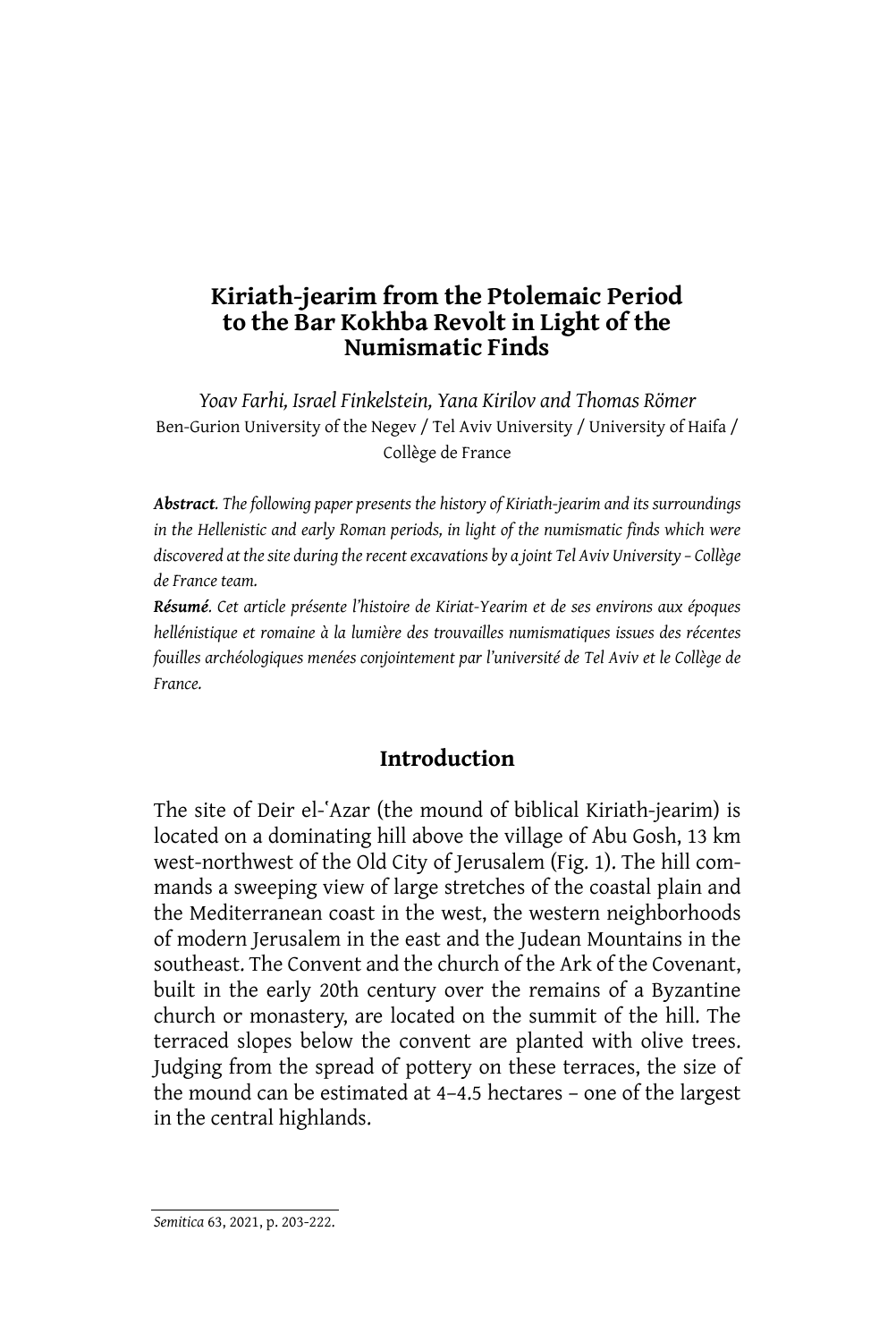The site was surveyed twice, in the 1980s and 2010s, and a salvage excavation was carried out on the summit in the mid-1990s.<sup>1</sup> Two seasons of excavations were undertaken at the site in 2017 and 2019 by a joint Tel Aviv University - Collège de France team.<sup>2</sup> The results of these projects are consistent regarding the settlement history of the site: It was occupied almost continuously from the Early Bronze to the early Islamic period, with strong phases of activity in the Iron IIB-C, the early Hellenistic and early Roman periods.

In this article we present the numismatic finds from the Persian, Hellenistic and Roman periods retrieved in the course of the Tel Aviv University - Collège de France excavations.<sup>3</sup> When studied with other pieces of information related to the site – pottery assemblages, architecture, stamped handles, stone inscriptions and historical sources – the Kiriath-jearim coins open a window into the detailed history of a site located on the outskirts of Jerusalem, in several stormy centuries in the history of Judea.

<sup>1</sup> C. McKinny, O. Schwartz, G. Barkay, A. Fantalkin and B. Zissu, "Kiriath-Jearim (Deir el-ʿÂzar): Archaeological Investigations of a Biblical Town in the Judaean Hill Country", Jerusalem, *Israel Exploration Journal* 68/1, 2018, p. 30–49.

2 I. Finkelstein, T. Römer, C. Nicolle, Z.C. Dunseth, A. Kleiman, J. Mas and N. Porat, "Excavations at Kiriath-Jearim Near Jerusalem, 2017: Preliminary Report", *Semitica* 60, 2018, p. 31–83; I. Finkelstein, T. Römer, C. Nicolle, Z.C. Dunseth, A. Kleiman, J. Mas, N. Porat and N. Walzer, "Excavations at Kiriath-jearim, 2019: Preliminary Report", *Tel Aviv* 48, 2021.

<sup>3</sup> The Shmunis Family Excavations at Kiriath-jearim is a joint project of Tel Aviv University and the Collège de France, funded by Sana and Vlad Shmunis (USA). Israel Finkelstein of Tel Aviv University and Thomas Römer and Christophe Nicolle of the Collège de France direct the project.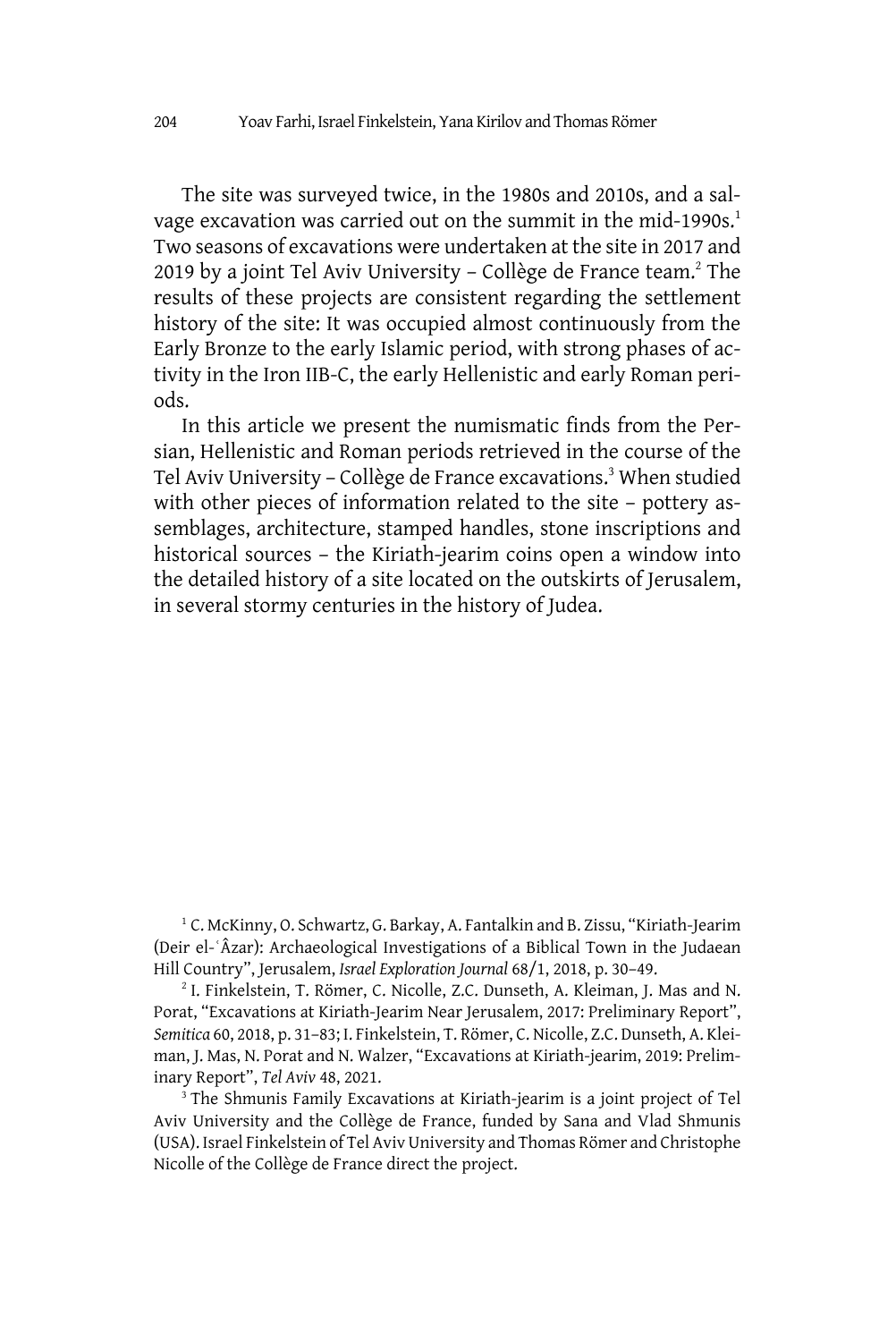

*Fig. 1 – Sites mentioned in the article* 

#### **The Numismatic Finds**

Fifty coins were discovered during the excavations (the only ones published so far from this site<sup>4</sup>), 47 of which are ancient.<sup>5</sup> The earliest coins date to the Persian period (4th century BCE) and the latest to the Mamlūk period (14th-15th centuries CE).<sup>6</sup> Table 1 presents the 32 coins from the Late Persian, Hellenistic and Early Roman periods.<sup>7</sup> The number of clean Hellenistic and Roman contexts

4 J. Germer-Durand, "Découvertes Archéologiques à Aboughoch", *Revue Biblique* 3/2, 1906, p. 286–287, mentions various coins which were found during the preparatory work for the construction of the monastery in the early 20th century. He notes coins from the following periods: Ptolemaic (with no further details), Hasmonean (John Hyrcanus, Judah Aristobulus and Mattathias Antigonus) to the destruction of Jerusalem (no further details), Roman (3 coins of Titus of the local Judaea Capta series), late Roman and Islamic (with no details). The location of these coins is unknown.

<sup>5</sup> Three modern coins were found; one Ottoman (20 Para of Abdulmejid I, dated 1857), and two of the State of Israel (1 and 5 prutah, both dated 1949).

6 Y. Farhi, "The Coins from Kiriath Jearim 2017, 2019 Excavations", in I. Finkelstein, T. Römer and C. Nicolle (eds.), *The Shmunis Family Foundation Excavations at Kiriath-jearim (Deir el-'Azar)* (forthcoming).

 $7$  The coins were cleaned by Orna Cohen. The photos were taken by Sasha Flit and Anna Hayat. We wish to thank them all.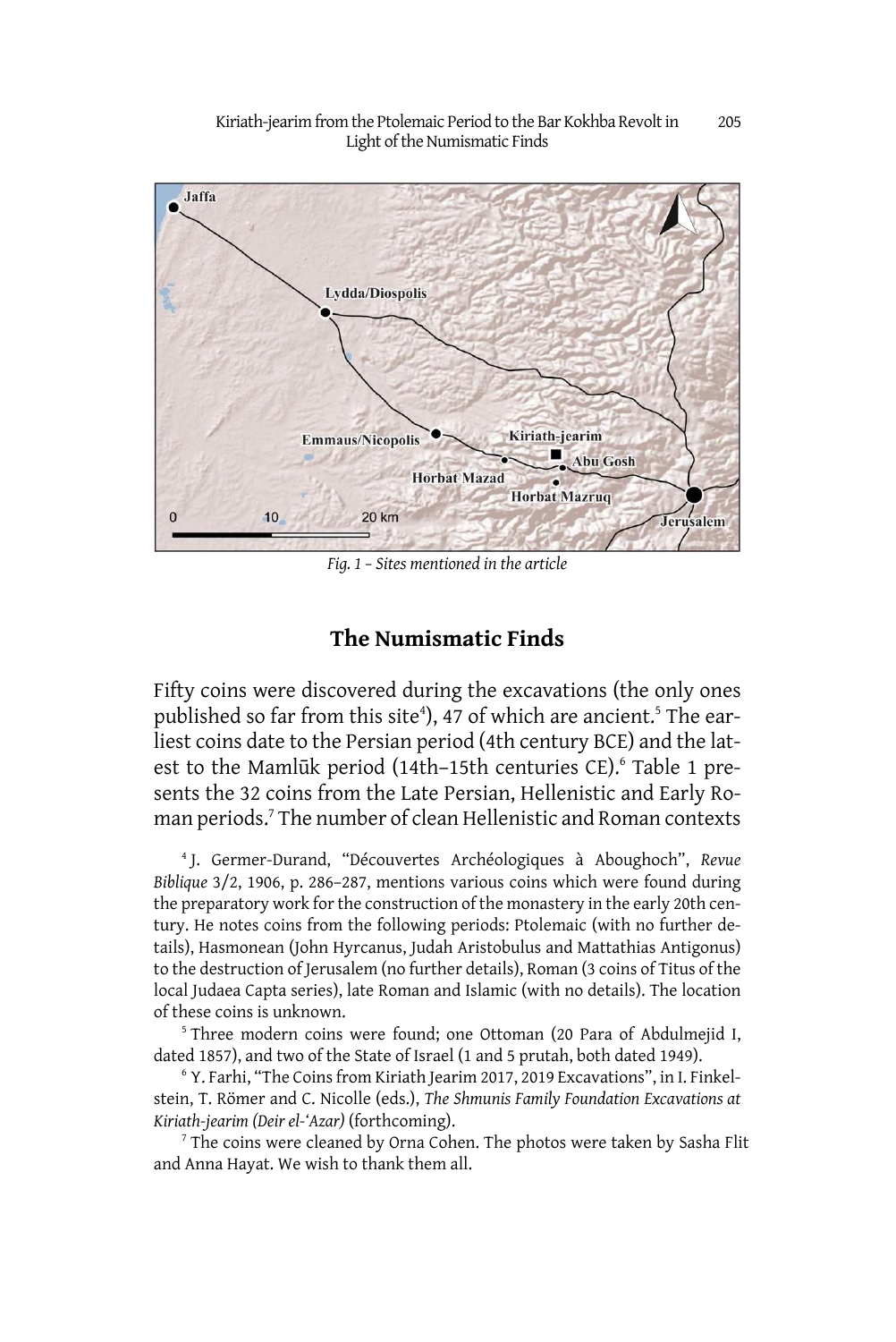was limited, meaning that most of the coins originated from mixed loci.

The majority of the coins were found with the aid of a metal detector, operated by one of us (Y.F). The search for coins, alongside other metal objects, included a thorough check of all excavated squares and dumps, several times during the excavation. Thanks to this method, which is not standard in all archaeological excavations, we have the opportunity to present a solid numismatic biography of Kiriath-jearim.

No. Reg. no. Wt. Diam. Axis Obverse Reverse Date of (season, (g) area, locus, basket, artifact)  $\vert$ (mm) coin Date of  $\int$ Mint<sup>8</sup> References<sup>9</sup> Notes PERSIAN PERIOD *Yehud*  $1 \mid 19/C/12 \mid 0.34 \mid 7$ / PT2/ AR3 5 Head of Persian king l., wearing jagged crown [---] Eagle with spread wings, head r. c. 350– 333 BCE lem Jerusa-Cf. *TJC*, p. 198, No. 16 Silver hemiobol (half gerah). Unrecorded subtype.

*Table 1: The Persian, early Hellenistic and Roman coins from Kiriath-jearim* 

<sup>8</sup> We use the conventional term 'mint' without implying any judgment as to the actual organization of coin production or to its exact location. It is possible, for example, that royal or provincial authorities made use of private contractors to produce occasional issues of coinage, rather than operating an official, permanent mint. It is also possible that coins (especially those that do not bear a mint name) that are usually attributed to a certain city, such as the Hasmonean coins attributed to Jerusalem, were actually not all struck in that city. However, since the Hasmonean coins, for example, were certainly struck by the authorities located in Jerusalem, they are assigned to the mint of Jerusalem.

9 Abbreviations for references, which appear in the table: *TJC* = Y. Meshorer, *A Treasury of Jewish Coins from the Persian Period to Bar Kochba*, Jerusalem-Nyack, 2001; Gitler and Tal 2006 = H. Gitler and O. Tal, *The Coinage of Philistia of the Fifth and Fourth Centuries BC: A Study of the Earliest Coins of Palestine* (Collezioni Numismatiche 6), Milano–New York, 2006; *CPE* I/2 = C.C. Lorber, *Coins of the Ptolemaic Empire, Part I: Ptolemy I through Ptolemy IV*, *Volume 2: Bronze*. New York, 2018; *CHL* = Y. Meshorer, G. Bijovsky and W. Fischer-Bossert, *Coins of the Holy Land: The Abraham and Marian Sofaer Collection at the American Numismatic Society and the Israel Museum* (Ancient Coins in North American Collections 8), New York, 2013; *GIC* = C. Howgego, *Greek Imperial Countermarks: Studies in the Provincial Coinage of the Roman Empire* (Royal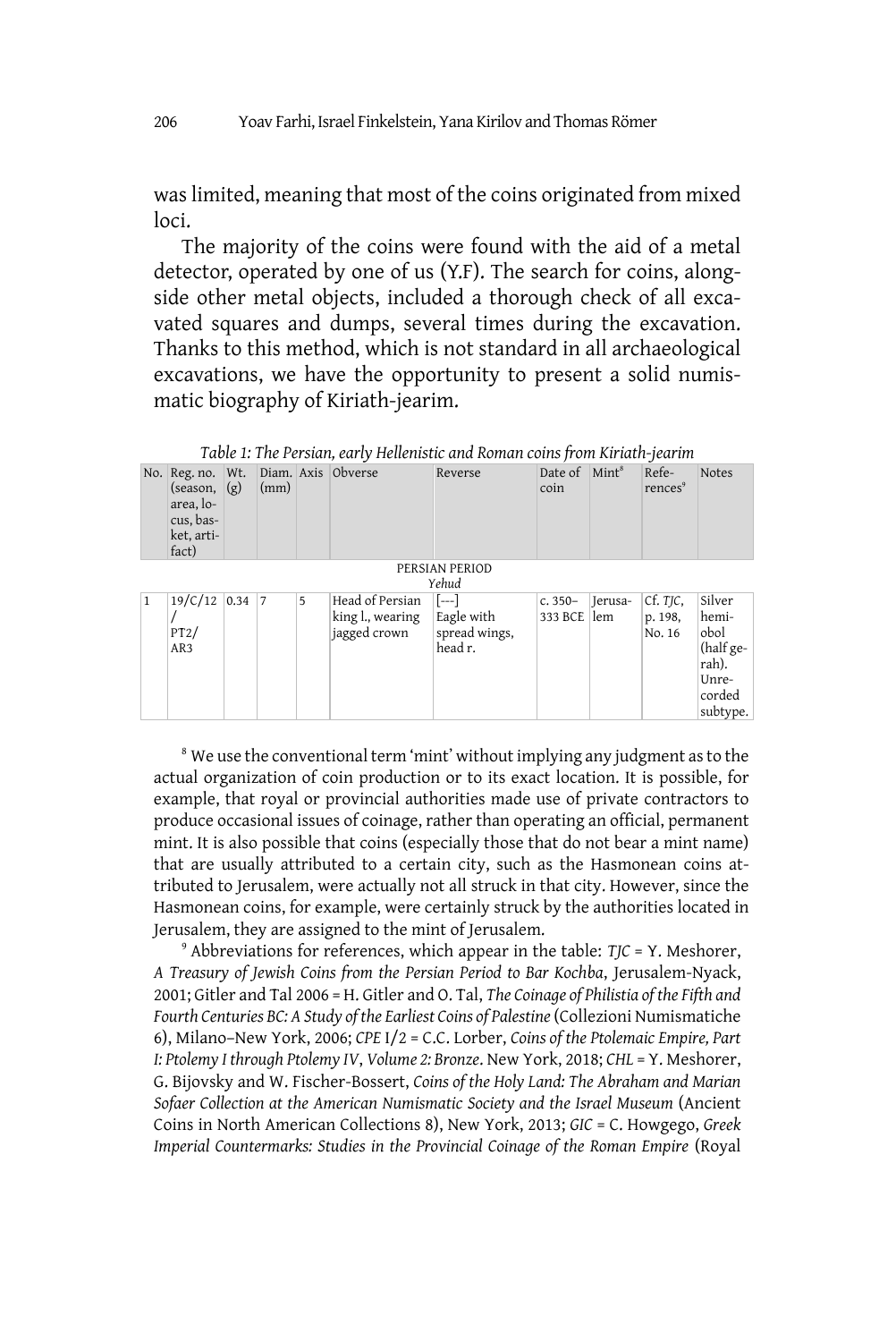|                | No. Reg. no.<br>(season,<br>area, lo-<br>cus, bas-<br>ket, arti-<br>fact) | Wt.<br>(g) | (mm)      |                | Diam. Axis Obverse                                                                       | Reverse                                                                                                                                                                             | Date of<br>coin           | Mint <sup>8</sup>       | Refe-<br>rences <sup>9</sup>                       | Notes                                                          |  |  |  |
|----------------|---------------------------------------------------------------------------|------------|-----------|----------------|------------------------------------------------------------------------------------------|-------------------------------------------------------------------------------------------------------------------------------------------------------------------------------------|---------------------------|-------------------------|----------------------------------------------------|----------------------------------------------------------------|--|--|--|
|                |                                                                           |            |           |                |                                                                                          | Athenian-style imitation                                                                                                                                                            |                           |                         |                                                    |                                                                |  |  |  |
| $\overline{2}$ | 19/A/49<br>7<br>PT2/<br>AR <sub>1</sub>                                   | 0.60       | 8x8.5     | 6              | Helmeted head<br>of Athena r<br>with profile eye.                                        | $A \Theta F$<br>Owl r., head fac-<br>ing; in upper l.<br>field, olive spray<br>and crescent. In-<br>cuse.                                                                           | Before<br>332 BCE         | Gaza?                   | Cf. Gitler Unre-<br>and Tal<br>2006, p.<br>192-195 | corded<br>silver<br>obol of<br>type<br>XIV.7T<br>or<br>XIV.8D. |  |  |  |
|                | PTOLEMAIC                                                                 |            |           |                |                                                                                          |                                                                                                                                                                                     |                           |                         |                                                    |                                                                |  |  |  |
|                |                                                                           |            |           |                |                                                                                          | Ptolemy IV (222-204 BCE)                                                                                                                                                            |                           |                         |                                                    |                                                                |  |  |  |
| $\overline{3}$ | 19/B/5/<br>PT6/<br>AR9                                                    | 5.87       | 19x20 12  |                | Horned head of<br>Zeus-Ammon r.:<br>dotted border                                        | $[TITOR]$ MAIOY – $c. 210$<br>ΒΑΣΙΛΓΕΩΣΙ<br>Eagle with closed<br>wings standing l.<br>on thunderbolt,<br>cornucopiae<br>bound with royal<br>diadem on<br>shoulder; dotted<br>border | BCE.                      | Alexan- Cf. CPE<br>dria | I/2, p.<br>128-129,<br>Nos.<br>B507 or<br>B512     | Hemi-<br>obol.<br>Central<br>cavities                          |  |  |  |
|                |                                                                           |            |           |                |                                                                                          | <b>HASMONEAN</b>                                                                                                                                                                    |                           |                         |                                                    |                                                                |  |  |  |
|                |                                                                           |            |           |                |                                                                                          | Judah Aristobulus I (105/4-104/3 BCE)                                                                                                                                               |                           |                         |                                                    |                                                                |  |  |  |
| $\overline{4}$ | 19/A/10 1.72<br>T<br>PT2/<br>AR1                                          |            | 14x15 12  |                | Two conjoined יהוד/הכהנג[ד]/ולו<br>Paleo-Hebrew<br>legend in wreath tween horns.         | cornucopias with  ח[בר]/הין הוד/ימ]<br>pomegranate be-<br>Alexander Jannaeus (104/3-76 BCE)                                                                                         |                           | Ierusa-<br>lem          | Cf. TJC,<br>p. 217-<br>218,<br>Group U             |                                                                |  |  |  |
| 5              | 19/B/5/                                                                   | 1.86       | 13x14 6   |                | Two conjoined  יהו/נתנהכ/הנהגדל                                                          |                                                                                                                                                                                     | $104/3-$                  | Jerusa-                 | Cf. TJC,                                           |                                                                |  |  |  |
|                | PT6/<br>AR7                                                               |            |           |                | Paleo-Hebrew<br>legend in wreath tween horns.                                            | וחברה/יה/ cornucopias with   $c$ . 85<br>pomegranate be- BCE                                                                                                                        |                           | lem                     | p. 212-<br>213,<br>Group P                         |                                                                |  |  |  |
| 6              | 19/A/27<br>7<br>PT2/<br>AR3                                               | 1.73       | 15        | $\overline{a}$ | -Traces of previן ינתנ/הכהנה/גדלוח<br>Traces of legend<br>of previous coin<br>seen below | -ous coin seen be- ב/ריהד/[---]<br>low (anchor sur-<br>rounded by<br>Greek legend)                                                                                                  | Same                      | Ierusa-<br>lem          | Cf. TJC,<br>p. 216-<br>217,<br>Group T             | Over-<br>struck<br>on TIC<br>Group N                           |  |  |  |
| 7              | 19/A/70 1.52<br>7<br>PT1/<br>AR6                                          |            | $14x15$ - |                | Eight-pointed<br>star in diadem:<br>between rays,<br>Paleo-Hebrew<br>legend.             | [יהונתן המלך] AΛΕ[ΧΑΝΔΡΟΥ<br>ΒΑΣΙΛΙΕΩΣ<br>Anchor sur-<br>rounded by<br>Greek legend.                                                                                                | $c.85 - 80$<br><b>BCE</b> | Jerusa-<br>lem          | cf. TJC,<br>p. 209-<br>210,<br>Group K             |                                                                |  |  |  |
| 8              | 19/A/70 1.57<br>7<br>PT1/<br>AR5                                          |            | 14        |                | [---] [יהונת]ן המלך<br>Same                                                              | Same                                                                                                                                                                                | Same                      | Ierusa-<br>lem          | Same                                               |                                                                |  |  |  |

Numismatic Society Special Publication 17), London, 1985; *RIC* II = H. Mattingly and E.A. Sydenham, *The Roman Imperial Coinage Vol. II: Vespasian to Hadrian*, London, 1926; Butcher 2004 = K. Butcher, *Coinage in Roman Syria: Northern Syria, 64 BC–AD 253*  (Royal Numismatic Society Special Publication 34), London, 2004.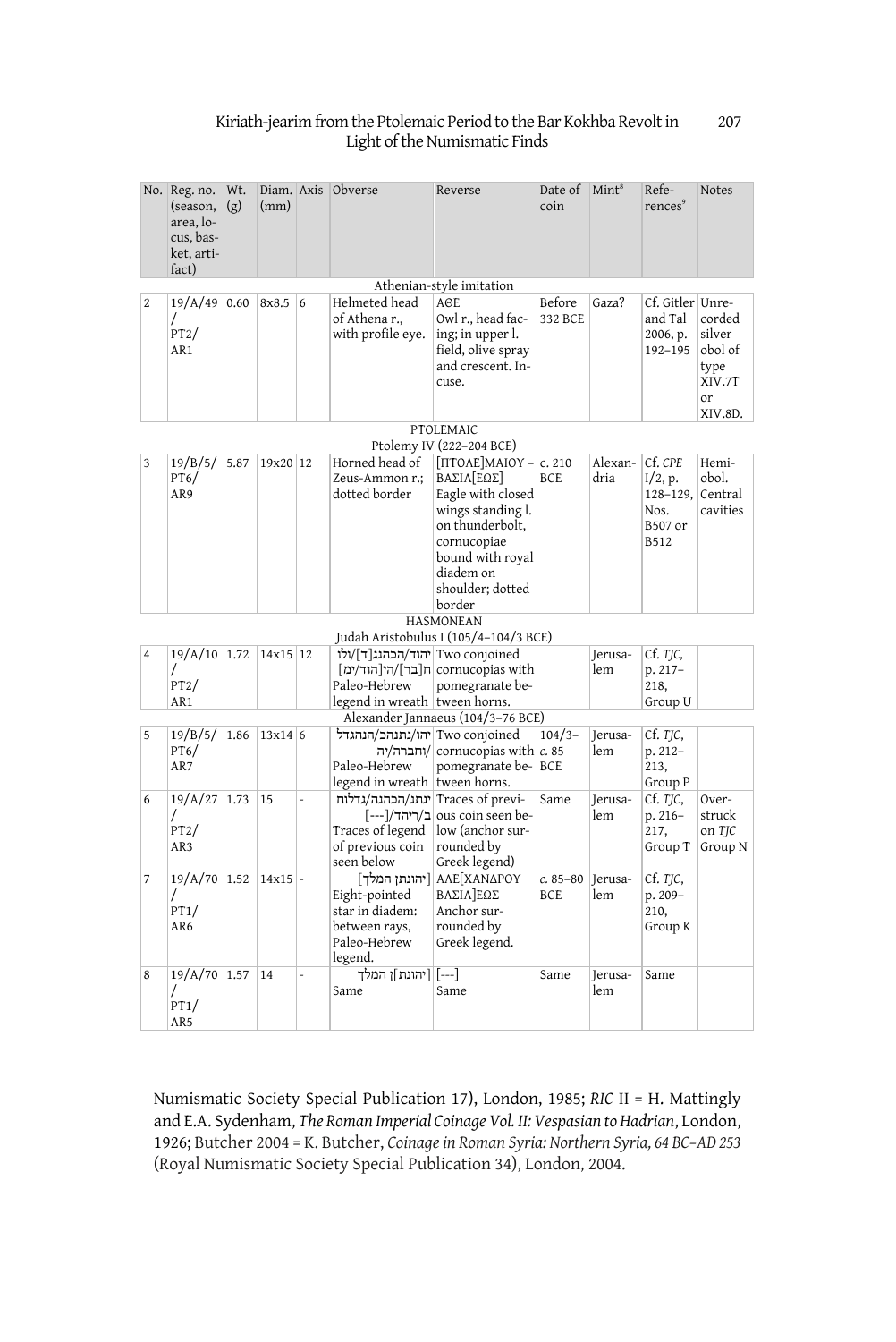|    | No. Reg. no.<br>(season,<br>area, lo-<br>cus, bas-<br>ket, arti-<br>fact) | Wt.<br>(g) | (mm)            |    | Diam. Axis Obverse                                                                                                     | Reverse                                                                                                                          | Date of<br>coin                        | Mint <sup>8</sup> | Refe-<br>rences <sup>9</sup>                             | Notes              |  |  |
|----|---------------------------------------------------------------------------|------------|-----------------|----|------------------------------------------------------------------------------------------------------------------------|----------------------------------------------------------------------------------------------------------------------------------|----------------------------------------|-------------------|----------------------------------------------------------|--------------------|--|--|
|    |                                                                           |            |                 |    | Alexander Jannaeus (104/3-76 BCE) or Later Successors                                                                  |                                                                                                                                  |                                        |                   |                                                          |                    |  |  |
| ۱9 | 19/A/22<br>7<br>PT2/<br>AR <sub>2</sub>                                   | 1.10       | 11.5            |    | [---]<br>Eight-pointed<br>star surrounded<br>by circle of dots;<br>around, illegible<br>Aramaic legend.                | $[- -]$<br>Anchor in plain<br>circle; around,<br>traces of illegible<br>Greek legend.                                            | $80/79 -$<br><b>76 BCE</b><br>or later | Jerusa-<br>lem    | Cf. TJC,<br>p. 210,<br>Sub-<br>group L,<br>No. 7         |                    |  |  |
| 10 | 19/B/38<br>7<br>PT1/<br>AR3                                               | 0.58       | 10.5            |    | [---]<br>Six-pointed star<br>surrounded by<br>circle of dots;<br>around, illegible<br>Aramaic legend.                  | [---]<br>Anchor in plain<br>circle; around,<br>traces of illegible<br>Greek legend.                                              | Same                                   | Same              | Cf. TJC,<br>p. 210,<br>Sub-<br>group L,<br>Nos. 8-9      |                    |  |  |
| 11 | 19/B/45<br>PT1/<br>AR1                                                    | 0.73       | $10x10$ -<br>.5 |    | [---]<br>Six or eight-<br>pointed star sur-<br>rounded by cir-<br>cle of dots;<br>around, illegible<br>Aramaic legend. | [---]<br>Anchor in plain<br>circle; around,<br>traces of illegible<br>Greek legend.                                              | Same                                   | Same              | Cf. TJC,<br>p. 210,<br>Sub-<br>group L,<br>Nos. 7-<br>10 |                    |  |  |
| 12 | 19/C/19<br>7<br>PT4/<br>AR4                                               | 0.81       | $14x15$ -       |    | [---]<br>Traces of<br>pointed star                                                                                     | Blank?                                                                                                                           | Same                                   | Same              | Cf. TJC,<br>p<br>.210,<br>Sub-<br>group L,<br>Nos. 8-    |                    |  |  |
|    |                                                                           |            |                 |    |                                                                                                                        | ROMAN GOVERNORS IN JUDEA                                                                                                         |                                        |                   |                                                          |                    |  |  |
|    |                                                                           |            |                 |    |                                                                                                                        | Under Augustus                                                                                                                   |                                        |                   |                                                          |                    |  |  |
| 13 | $19/A/70$ 1.86<br>$\prime$<br>PT1/<br>AR3                                 |            | 16              | 11 | KAICA-POC<br>Ear of grain                                                                                              | Palm tree; in<br>fields, date: L-AC                                                                                              | Year 36<br>$= 5/6$ CE lem              | Jerusa-           | TJC, p.<br>256, No.<br>311                               | Copo-<br>nius      |  |  |
| 14 | 19/B/5/<br>PT3/<br>AR1                                                    | 2.34       | 16x17 11<br>.5  |    | KAICA-POC<br>Same                                                                                                      | Same                                                                                                                             | Same                                   | Jerusa-<br>lem    | Same.                                                    | Same               |  |  |
|    |                                                                           |            |                 |    |                                                                                                                        | Under Tiberius                                                                                                                   |                                        |                   |                                                          |                    |  |  |
| 15 | 19/A/27<br>$\prime$<br>PT2/<br>AR4                                        | 2.09       | 15x17 11        |    | TIB/KAI/CAP<br>In wreath                                                                                               | Palm branch; in<br>fields: IOY-AIA /<br>$L - E$                                                                                  | Year $5 =$ Jerusa-<br>18/9 CE          | $\mathsf{I}$ lem  | Cf. TJC,<br>p. 257,<br>No. 328                           | Valerius<br>Gratus |  |  |
| 16 | 17/C/7/<br>AR <sub>2</sub>                                                | 1.99       | 15              | 12 | ΤΙΒΕΡΙΟΥ ΚΑΙ-<br>CAPOC LIC<br>Simpulum                                                                                 | [ΙΟΥ]ΛΙΑ<br>KAICAPOC<br>Three ears of<br>grain tied to-<br>gether.                                                               | Year 16<br>$= 29/30$<br>CE.            | Jerusa-<br>lem    | TJC, p.<br>258, No.<br>331                               | Pontius<br>Pilatus |  |  |
|    | THE FIRST JEWISH REVOLT<br>Year Three (68/9 CE)                           |            |                 |    |                                                                                                                        |                                                                                                                                  |                                        |                   |                                                          |                    |  |  |
| 17 | $19/A/36$ 1.82<br>$\prime$<br>PT1/<br>AR1                                 |            | 15x16 12        |    | חרות- צ[יון]<br>Vine leaf with<br>tendril; Paleo-<br>Hebrew legend.                                                    | שנת]-[ש]לוש<br>Amphora with<br>small branch and wide rim and lid.<br>Fluted belly and<br>two handles;<br>Paleo-Hebrew<br>legend. |                                        | Jerusa-<br>lem    | TJC, p.<br>242, No.<br>204                               |                    |  |  |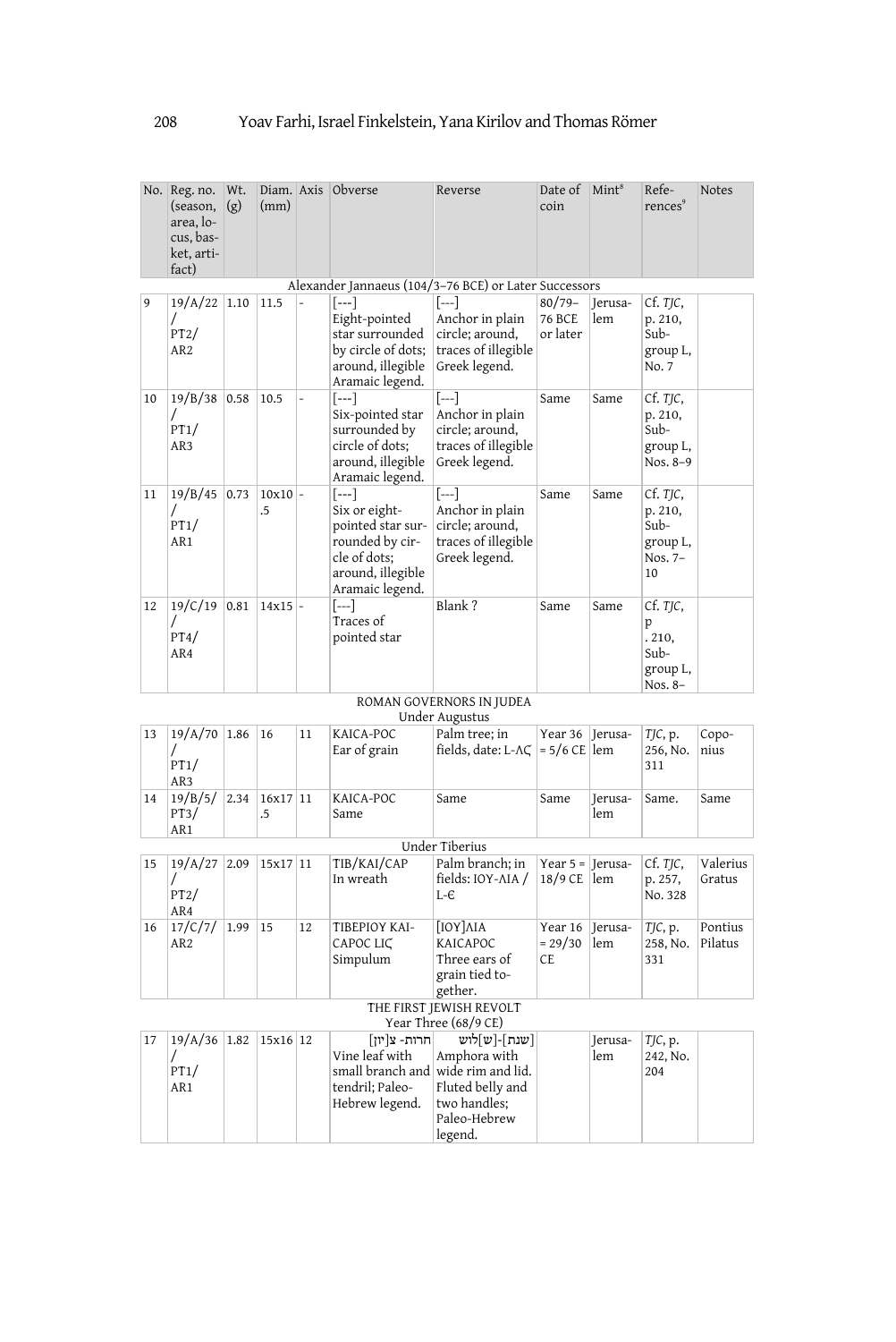|                                                | No. Reg. no.<br>(season,<br>area, lo-<br>cus, bas-<br>ket, arti-<br>fact) | Wt.<br>(g) | (mm)        |    | Diam. Axis Obverse                                                                         | Reverse                                                                                                                                                                                                    | Date of<br>coin                           | Mint <sup>8</sup>                               | Refe-<br>rences <sup>9</sup>                                                                                                                                         | <b>Notes</b>                                                                   |  |  |  |
|------------------------------------------------|---------------------------------------------------------------------------|------------|-------------|----|--------------------------------------------------------------------------------------------|------------------------------------------------------------------------------------------------------------------------------------------------------------------------------------------------------------|-------------------------------------------|-------------------------------------------------|----------------------------------------------------------------------------------------------------------------------------------------------------------------------|--------------------------------------------------------------------------------|--|--|--|
| 18                                             | 19/B/55<br>/PT3/<br>AR <sub>2</sub>                                       | 2.54       | 16          | 11 | [חרות]- צי[ון]<br>Same                                                                     | ש[נת]- ש[לוש]<br>Same                                                                                                                                                                                      |                                           | Jerusa-<br>lem                                  | Same                                                                                                                                                                 |                                                                                |  |  |  |
| 19                                             | 19/861/<br>PT3/<br>AR4                                                    | 2.05       | 13.5x<br>15 |    | $[---]$<br>Same                                                                            | $[- -]$<br>Same                                                                                                                                                                                            |                                           | Ierusa-<br>lem                                  | Same?                                                                                                                                                                | Worn.<br>Burnt?                                                                |  |  |  |
|                                                | ROMAN PROVINCIAL<br>Nero (64–68 CE)                                       |            |             |    |                                                                                            |                                                                                                                                                                                                            |                                           |                                                 |                                                                                                                                                                      |                                                                                |  |  |  |
| 20                                             | 19/A/70<br>7<br>PT1/<br>AR <sub>2</sub>                                   | 10.7<br>6  | 22x23 12    |    | [---]-ΚΑΙΣΑΡ<br>Bust of Nero r.,<br>laureate                                               | [---] Σ ΣΕΒΑ[---<br><b>JAIME</b><br>Tyche standing l.<br>in military dress,<br>holding bust in<br>extended l. and<br>scepter in r.; in l.<br>field, date: LI∆                                              | Year 14<br>$= 68$ CE                      | Caesa-<br>rea                                   | CHL, p.<br>25, No. 7                                                                                                                                                 |                                                                                |  |  |  |
|                                                |                                                                           |            |             |    |                                                                                            | <b>JUDAEA CAPTA SERIES</b>                                                                                                                                                                                 |                                           |                                                 |                                                                                                                                                                      |                                                                                |  |  |  |
| 21                                             | 17/C/3/<br>PT1/<br>AR <sub>2</sub>                                        | 4.76       | $18-19$ 12  |    | $[]$<br>Head of Titus r.<br>In r. field, rec-<br>tangular coun-<br>termark with<br>head r. | IOVΔAIAC-[---]<br>Nike standing r.,<br>resting l. foot on<br>helmet and writ-<br>ing on shield<br>hanging from<br>palm tree.<br>In r., field, rec-<br>tangular coun-<br>termark depict-<br>ing war galley. | $71 - 73$<br>CE                           | Caesa-<br>rea                                   | TJC, p.<br>265, No.<br>380a;<br>CHL, p.<br>275, No.<br>8.<br>For the<br>cmks.<br>See GIC,<br>p. 131,<br>No. 135<br>(head)<br>and p.<br>183, No.<br>409 (gal-<br>ley) | The<br>cmks.<br>are<br>dated to<br>$81 - 96$<br>CE.                            |  |  |  |
|                                                |                                                                           |            |             |    |                                                                                            | ROMAN PROVINCIAL<br>Under Vespasian (69-79 CE)                                                                                                                                                             |                                           |                                                 |                                                                                                                                                                      |                                                                                |  |  |  |
| 22                                             | 17/C/2/<br>AR6                                                            | 4.26       | 16          | 11 | Head/bust of Ty- ΠΡ/ΑΣ<br>che r., wearing<br>turreted crown<br>and veil.                   | War galley r.                                                                                                                                                                                              | $180 =$<br>76/7 CE                        | Ascalon                                         | CHL, p.<br>99, No.<br>74                                                                                                                                             |                                                                                |  |  |  |
| 23                                             | 19/B/3/<br>PT3/<br>AR1                                                    | 3.69       | 15.5        | 11 | Same                                                                                       | Same                                                                                                                                                                                                       | Same                                      | Same                                            | Same                                                                                                                                                                 |                                                                                |  |  |  |
| 24                                             | 19/B/38<br>/PT1/<br>AR <sub>5</sub>                                       | 3.21       | 15          | 12 | Same                                                                                       | Same                                                                                                                                                                                                       | Same                                      | Same                                            | Same                                                                                                                                                                 | Partly<br>broken                                                               |  |  |  |
| <b>HERODIAN</b><br>Agrippa II (49/50-94/5 CE?) |                                                                           |            |             |    |                                                                                            |                                                                                                                                                                                                            |                                           |                                                 |                                                                                                                                                                      |                                                                                |  |  |  |
| 25                                             | 19/B/38<br>/PT1/<br>AR1                                                   | 5.68       | 20x22 12    |    | ΔΟΜΙΤΙΑΝΟΣ -<br>[K]AICAP<br>Bust of Domitian<br>r., laureate                               | [---]KCBA-<br>$ATPIII[-.]$<br>Victory standing<br>r., resting l. foot<br>on helmet and<br>writing on shield<br>which rests on<br>her l. knee.                                                              | Year 26<br>$=74/5$<br>or $85/6$<br>CE (?) | Caesa-<br>rea<br>Paneas<br>or Tibe-<br>rias (?) | TJC, p.<br>238, No.<br>165; CHL,<br>p. 267,<br>Nos.<br>232-234                                                                                                       | The date<br>and<br>mint are<br>still un-<br>der<br>question<br>by<br>scholars. |  |  |  |

209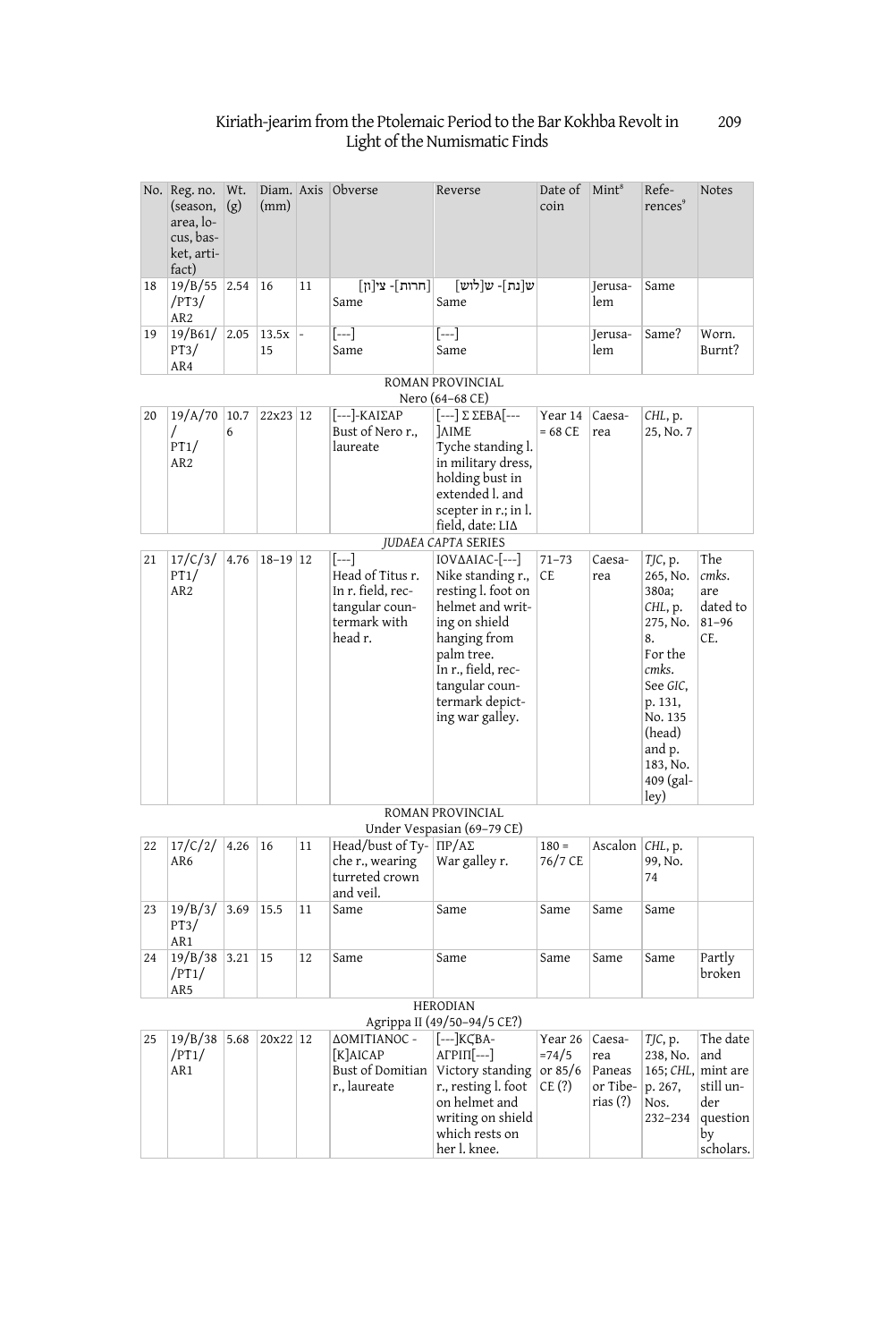|                                          | No. Reg. no. Wt.<br>(season,<br>area, lo-<br>cus, bas-<br>ket, arti-<br>fact) | (g)  | (mm)         |    | Diam. Axis Obverse                                                                                                   | Reverse                                                                                                                           | Date of<br>coin                    | Mint <sup>8</sup> | Refe-<br>rences <sup>9</sup>            | Notes                                                                           |  |  |
|------------------------------------------|-------------------------------------------------------------------------------|------|--------------|----|----------------------------------------------------------------------------------------------------------------------|-----------------------------------------------------------------------------------------------------------------------------------|------------------------------------|-------------------|-----------------------------------------|---------------------------------------------------------------------------------|--|--|
| 26                                       | 17/B/26<br>/PT1/<br>AR1                                                       | 4.39 | 17x18 12     |    | $\Delta$ OMITIAN $\left[- -\right]$<br>Same                                                                          | $[--]KCBA-[--]$<br>Same                                                                                                           | Same                               | Same              | Same                                    |                                                                                 |  |  |
| 27                                       | 19/B/3/<br>PT6/<br>AR <sub>2</sub>                                            | 5.95 | 19x20 11     |    | ΔΟΜΙΤΙΑΝΟΣ-<br>$KAI$ [---]<br>Same                                                                                   | $[--]KCBA-[--]$<br>Same                                                                                                           | Same                               | Same              | Same                                    |                                                                                 |  |  |
|                                          | ROMAN IMPERIAL<br>Trajan (98-117 CE)                                          |      |              |    |                                                                                                                      |                                                                                                                                   |                                    |                   |                                         |                                                                                 |  |  |
| 28                                       | 19/B/32<br>/PT4/<br>AR5                                                       | 3.33 | 19           | 6  | <b>IMP TRAIANO</b><br>AVG GER DAC<br>PM TR P<br>Bust of Trajan r.,<br>laureate; slight<br>drapery on far<br>shoulder | COS V P P S[P]QR   103-111   Rome<br>OPTIMO PRINC<br>Felicitas stand-<br>ing l., holding ca-<br>duceus and lean-<br>ing on column | CE                                 |                   | RIC II, p.<br>252, No.<br>120           | Silver<br>denar-<br>ius.<br>The coin<br>was<br>found<br>covered<br>with<br>ash. |  |  |
| ROMAN PROVINCIAL<br>Hadrian (117-138 CE) |                                                                               |      |              |    |                                                                                                                      |                                                                                                                                   |                                    |                   |                                         |                                                                                 |  |  |
| 29                                       | 19/C/6/<br>PT2/<br>AR <sub>2</sub>                                            | 1.47 | 10           | 12 | Bust r., laureate<br>and undraped,<br>no legend.                                                                     | Within wreath,<br>SC.<br>below: $\Gamma$                                                                                          | Before<br>126/7<br>CE(?)           |                   | Antioch Butcher<br>2004, p.<br>359, No. |                                                                                 |  |  |
|                                          |                                                                               |      |              |    |                                                                                                                      | BAR KOKHBA REVOLT (132-135 CE)                                                                                                    |                                    |                   | 242                                     |                                                                                 |  |  |
| 30                                       | $17/B/13$ 10.2<br>/PT1/<br>AR <sub>2</sub>                                    | 6    | $24 - 26$ 12 |    | $\lceil n \rceil$ שמ/ע<br>Palm tree with<br>seven branches<br>and two clusters<br>of fruit.                          | 134–134   לחר]ות ירושלמ<br>Vine leaf                                                                                              | CE.                                |                   | TJC, p.<br>254, No.<br>292              |                                                                                 |  |  |
|                                          |                                                                               |      |              |    |                                                                                                                      | ROMAN PROVINCIAL<br>Unidentified Ruler                                                                                            |                                    |                   |                                         |                                                                                 |  |  |
| 31                                       | $17/A/23$ 12.6<br>T<br>PT4/<br>AR <sub>2</sub>                                | 9    | $26 - 28$ 12 |    | $[]$<br>Bust r. (Domitian<br>or Hadrian ?)<br>Square counter-<br>mark on head,<br>with [L]·XII or XII<br>(?)         | SC, in wreath                                                                                                                     | $1st-$<br>2nd<br>centu-<br>ries CE | Antioch GIC, p.   | 256, No.<br>737(?)                      | Worn.<br>Burnt?                                                                 |  |  |
| 32                                       | $17/A/18$ 6.33<br>7<br>PT1/<br>AR <sub>2</sub>                                |      | $20 - 22$ -  |    | $[--]MK(?)$<br>Bust r.?                                                                                              | [---]<br>Worn, with un-<br>clear round<br>countermark                                                                             | Same                               |                   |                                         | Worn,<br>burnt (?)<br>and<br>pierced.                                           |  |  |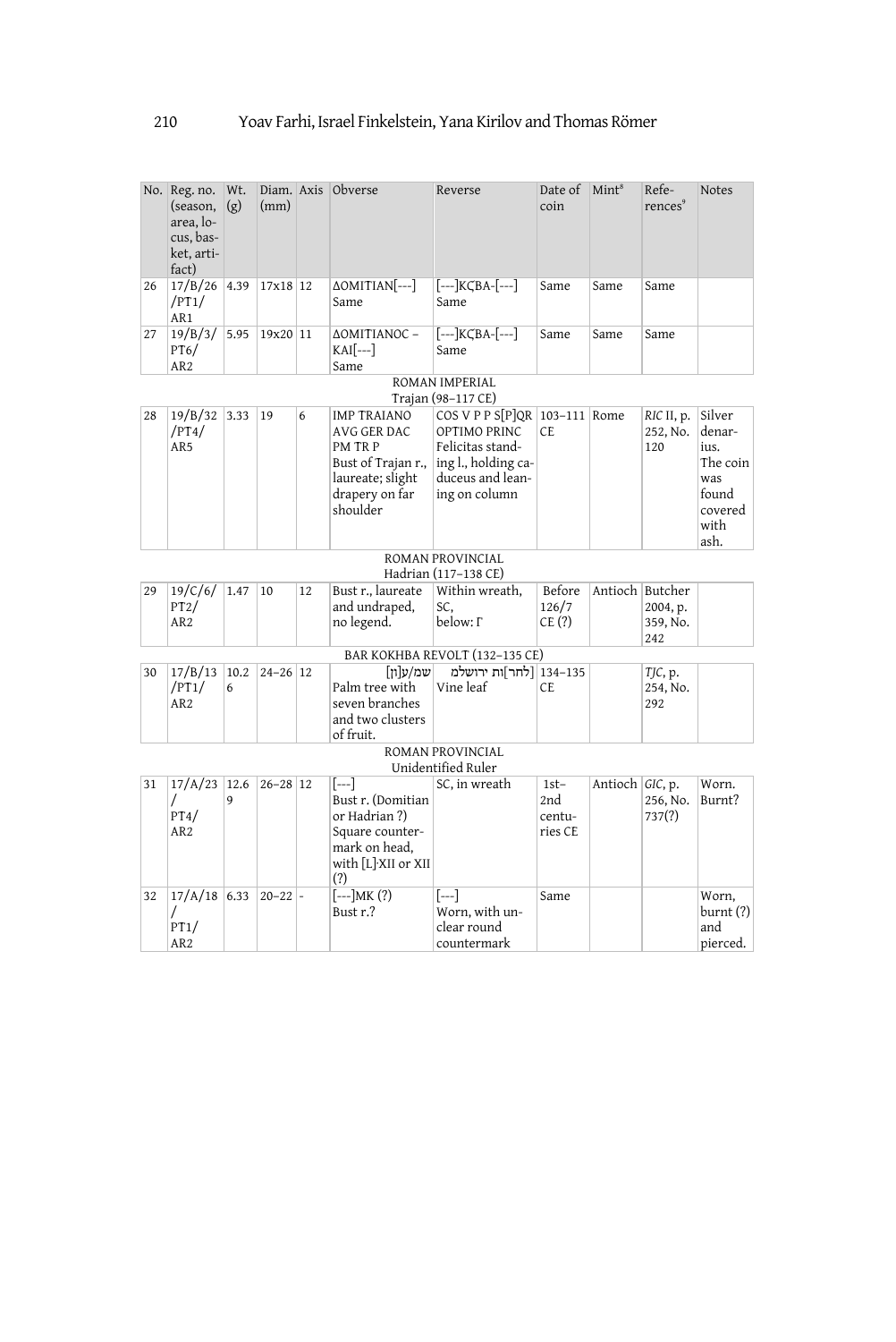Kiriath-jearim from the Ptolemaic Period to the Bar Kokhba Revolt in Light of the Numismatic Finds 211

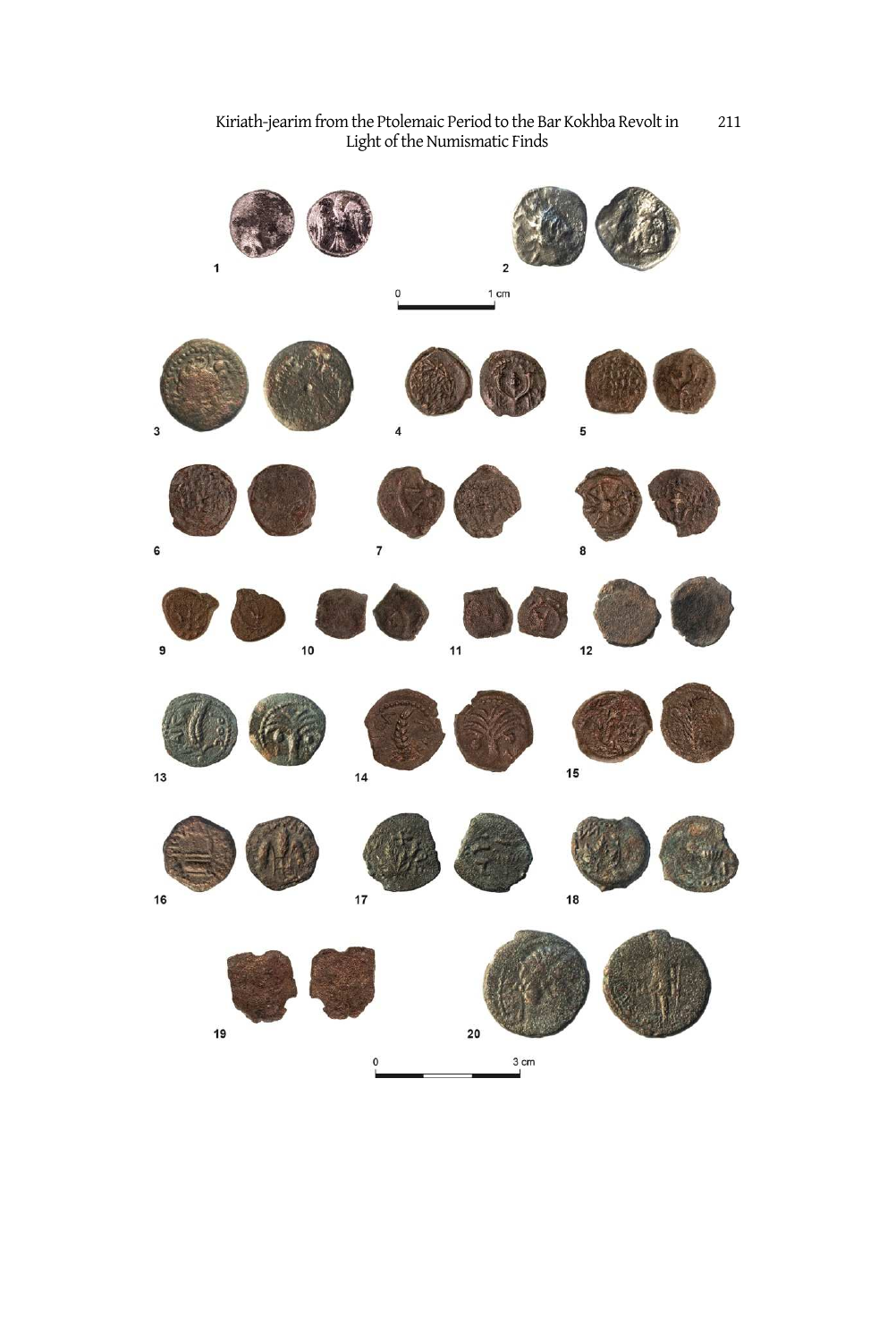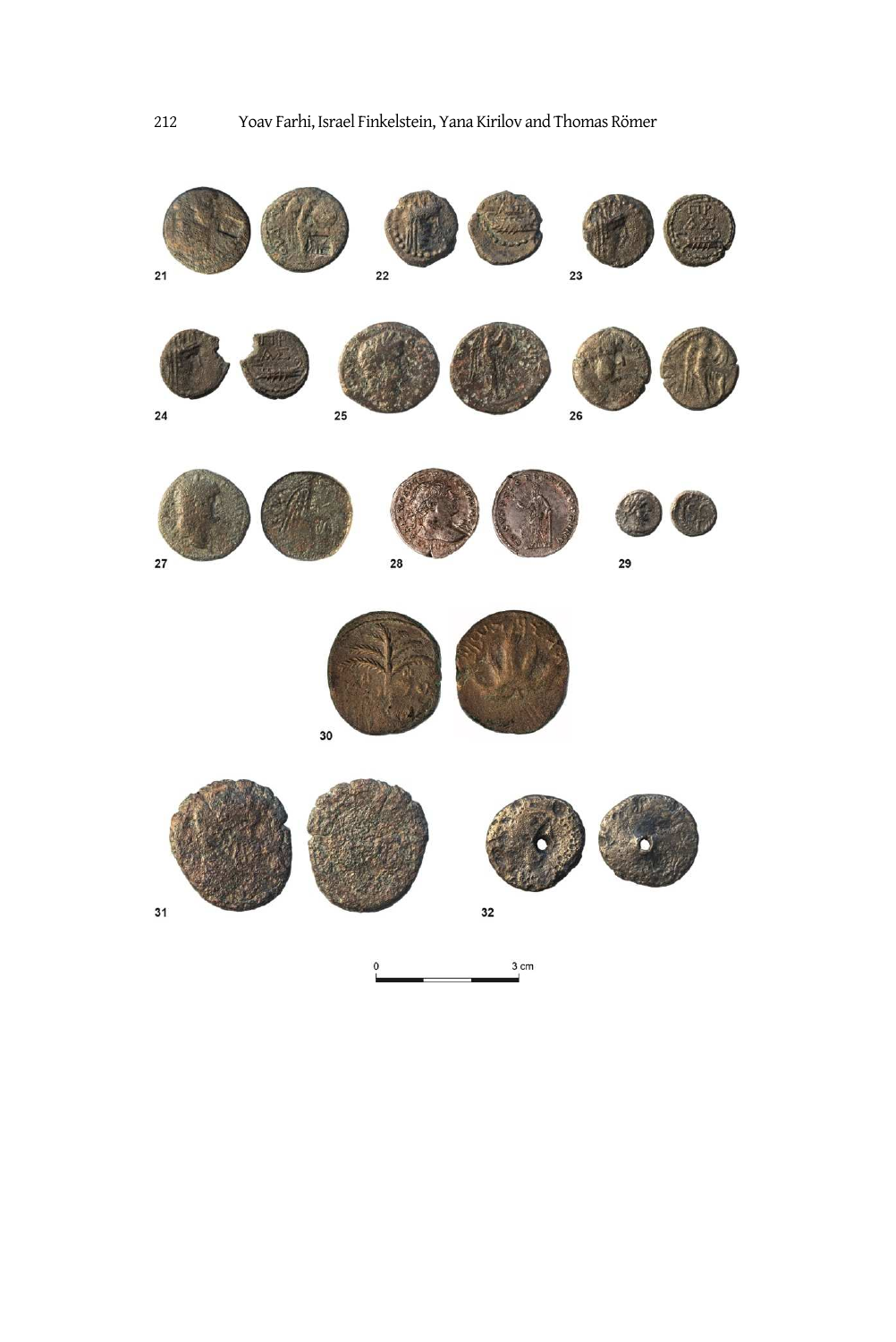# **Other Lines Of Evidence For The History Of Kiriath-Jearim In The Persian, Hellenistic And Roman Periods**

The following lines of evidence should be taken into consideration when reconstructing the history of Kiriath-jearim according to the numismatic finds:

The pottery assemblages: Persian period items are rare at Kiriathjearim, restricted to a few sherds from mixed loci. The Hellenistic finds belong to two horizons: The first dated to the 3rd and early 2nd centuries BCE and the second to the first half of the 1st century BCE. Much of the 2nd century BCE seems to be missing from the assemblage.<sup>10</sup> The Roman pottery dates to the 1st century CE, mainly to the years before and slightly after the First Jewish Revolt. Several types are characteristic of Roman military context, such as the legionary kilns in Binyanei Ha'uma.<sup>11</sup>

Stamped and incised handles: Kiriath-jearim yielded 15 stamped handles, belonging to the early and late *LMLK*, concentric circles and rosette types. They well-represent the entire set of Judahite impressions of the Iron IIB-C.<sup>12</sup> On this background, it is noteworthy (and probably not accidental) that no *YEHUD* (all sub-types), or *YRSLM* impressions, typical of the Persian and Hellenistic periods until ca. middle of the 2nd century BCE were found at the site. It is also significant that stamped Greek amphorae, which are popular mainly in the 2nd century BCE, are missing at Kiriath-jearim; this is not a matter of location far from the coast, as they do appear in

<sup>10</sup> D. Sandhaus, "Areas A and B: The Hellenistic Pottery", in I. Finkelstein, T. Römer and C. Nicolle (eds.), *The Shmunis Family Foundation Excavations at Kiriathjearim (Deir el-ʽAzar)* (forthcoming).

<sup>11</sup> Y. Kirilov, "The Roman Pottery", in I. Finkelstein, T. Römer and C. Nicolle (eds.), *The Shmunis Family Foundation Excavations at Kiriath-jearim (Deir el-ʽAzar),*  (forthcoming).

<sup>12</sup> O. Lipschits and I. Koch, "Stamped and Incised Handles", in I. Finkelstein, T. Römer and C. Nicolle (eds.), *The Shmunis Family Foundation Excavations at Kiriathjearim (Deir el-ʽAzar)* (forthcoming).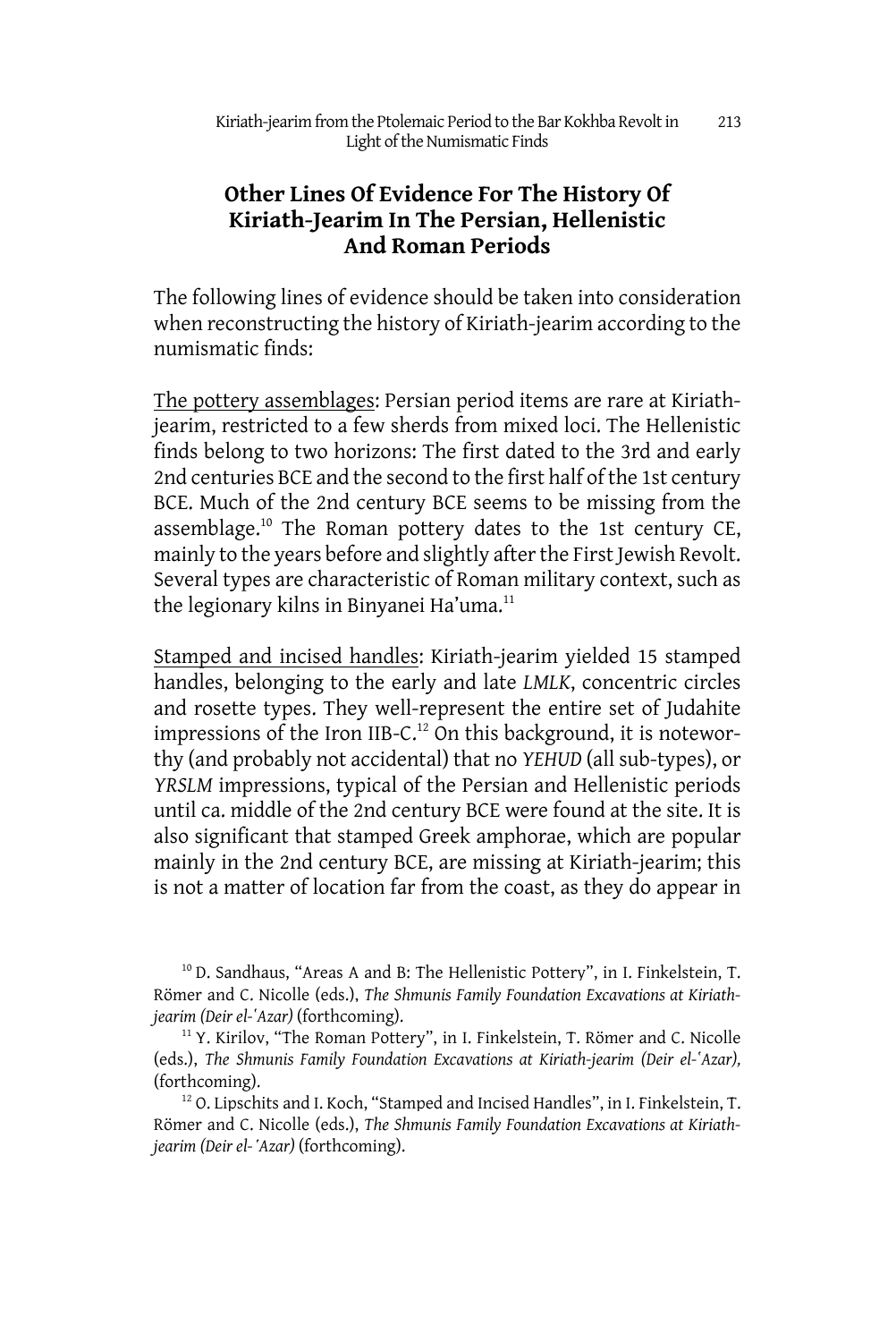highlands sites, such as Bethel and Beth-Zur,<sup>13</sup> but probably an indication of the lack of activity on the site.

Evidence for Roman army involvement at the site: Several inscriptions found on the hill (and kept in the church of the convent) and in nearby Abu Gosh<sup>14</sup> provide strong evidence that the site served as a Roman military camp or fort in the 1st century CE, during the First Jewish Revolt and immediately thereafter. This is supported by the possibility that the rectangular Iron Age summit compound was extended in the early Roman period to the south in order to create a square camp/fort, 150 x 150 m in size.<sup>15</sup> It is also noteworthy that Roman army boot nails were found in the excavations.

#### **Discussion**

## **The Late Persian and Early Hellenistic Periods (4th–3rd Centuries BCE)**

Two small silver coins are the earliest in the assemblage. The first (No. 1) is a hemiobol YHD coin bearing the head of a Persian king on its obverse and an eagle with spread wings on its reverse. In this coin the head of the king is to the left and not to the right as usually appears on this type. The legend is missing and was probably struck outside the flan. This is common as it seems that the minters used dies which were larger than the flans. The second (No. 2) is an obol which imitates the Athenian common style, presenting the helmeted head of Athena on its obverse and an owl, with the letters

<sup>13</sup> J.L. Kelso, *The Excavation of Bethel (1934-1960)* (AASOR 39), Cambridge, 1968, pl. 47b; O.R. Sellers, *The Citadel of Beth-Zur*, Philadelphia, 1933, p. 53–55; O.R. Sellers, R.W. Funk, J.L. McKenzie, N. Lapp and P. Lapp, *The 1957 Excavation at Beth-Zur* (AASOR 38), Cambridge, 1968, p. 81, pl. 40.

<sup>14</sup> H.M. Cotton, L. Di Segni, E. Eck, B. Isaac, A. Kushnir-Stein, H. Misgav, J. Price and A. Yardeni (eds.), *Corpus Inscriptionum Iudaeae/Palaestinae, Vol. I,* Berlin, 2012, p. 11, 25–26, 38–39; M. Fischer, B. Isaac and I. Roll, *Roman Roads in Judaea II: The Jaffa—Jerusalem Roads* (BAR International Series 628), Oxford, 1996, p. 119.

15 Finkelstein *et al*., 2018, *op. cit*. (above n. 2), p. 63, fig. 20.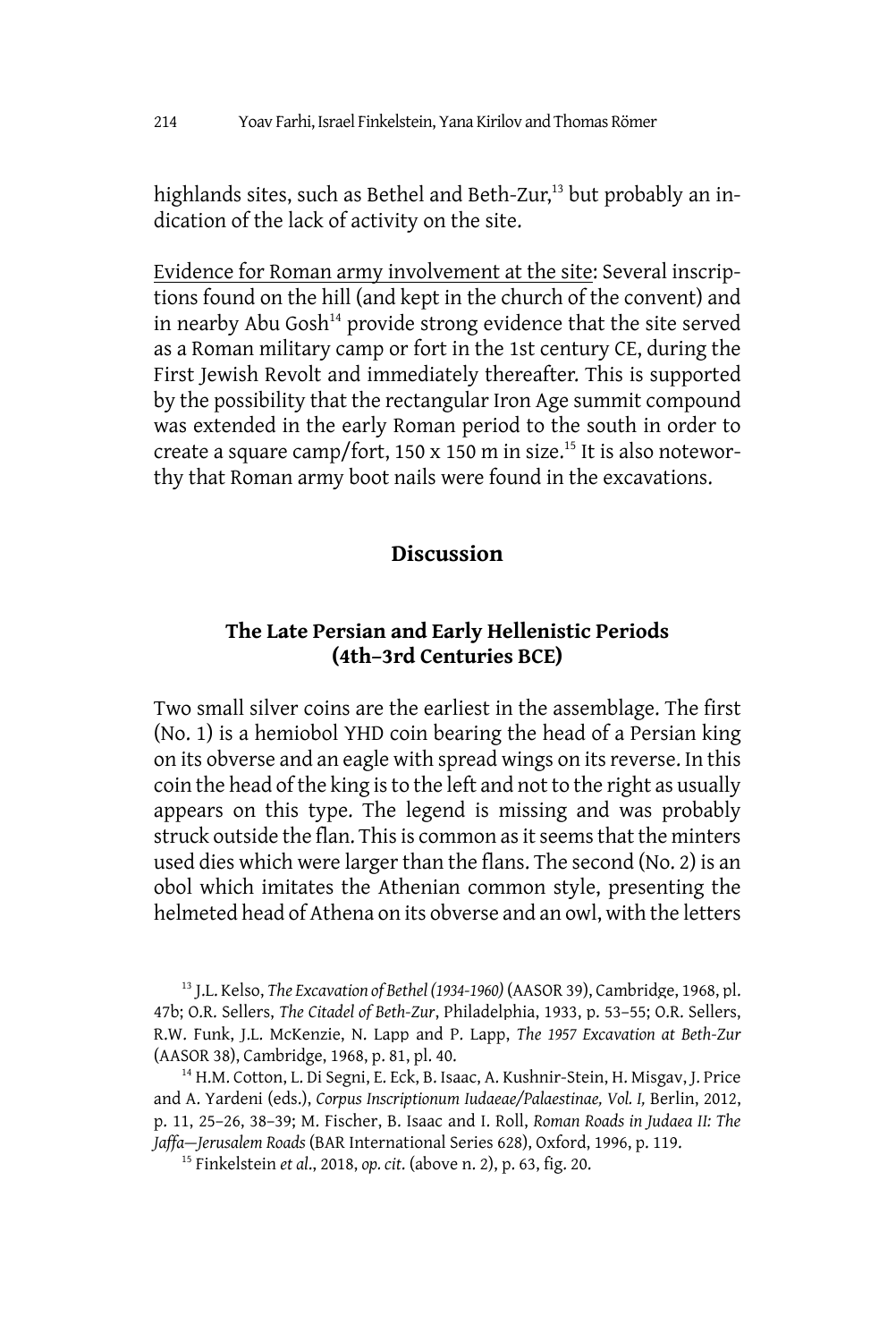AΘΕ on its reverse. This type was probably struck in Gaza, before the city was taken over by Alexander the Great.

Looking at the pottery and stamped handles evidence, activity in the Persian period was weak at best. This fits to the general picture of diminished occupation of the region during the time of the Achaemenids. On the other hand, the site features relatively strong presence in the early Hellenistic period. Hence, these two tiny silver coins could have originated from a modest Persian period settlement, or perhaps better, were circulated in the 3rd century BCE.

One Ptolemaic coin, struck under Ptolemy IV (222–204 BCE) was discovered (No. 3). This coin may belong to the early Hellenistic period settlement at the site; it strengthens the idea that the two 4th century BCE coins were circulated in the 3rd century BCE.<sup>16</sup>

The absence of Seleucid coins is especially noteworthy, as coins of Antiochus III and Antiochus IV are very common in Judean sites populated during the 2nd century BCE. Thus, the absence of Seleucid coins, *YHD* and *YRSLM* stamped handles, stamped amphorae handles and 2nd century BCE pottery suggests that after an activity phase in the early Hellenistic period the site was not inhabited until the Hasmonean period, possibly not before the days of Alexander Jannaeus (below). This may be related to economic and political changes after the Seleucids.<sup>17</sup> The negative evidence listed above seems to weaken the possibility to identify the Emmaus mentioned among the Bacchides fortresses with Kiriath-jearim.<sup>18</sup> All in all, it seems that the site was abandoned, or sparsely inhabited in the much of the 2nd century BCE.

<sup>16</sup> Germer-Durand, 1906, *op. cit*. (above no. 4), p. 286, mentions Ptolemaic coins which were found on the site, unfortunately with no further details.

<sup>&</sup>lt;sup>17</sup> B. Eckhardt, "The Seleucid Administration of Judea, the High Priesthood and the Rise of the Hasmoneans", *Journal of Ancient History* 4/1, 2016, p. 57-87.

<sup>&</sup>lt;sup>18</sup> I. Finkelstein and T. Römer, "Kiriath-jearim and the List of Bacchides Forts in 1 Maccabees 9: 50-52", *New Studies in the Archaeology of Jerusalem and its Vicinity* 13, 2019, p. 7\*-17.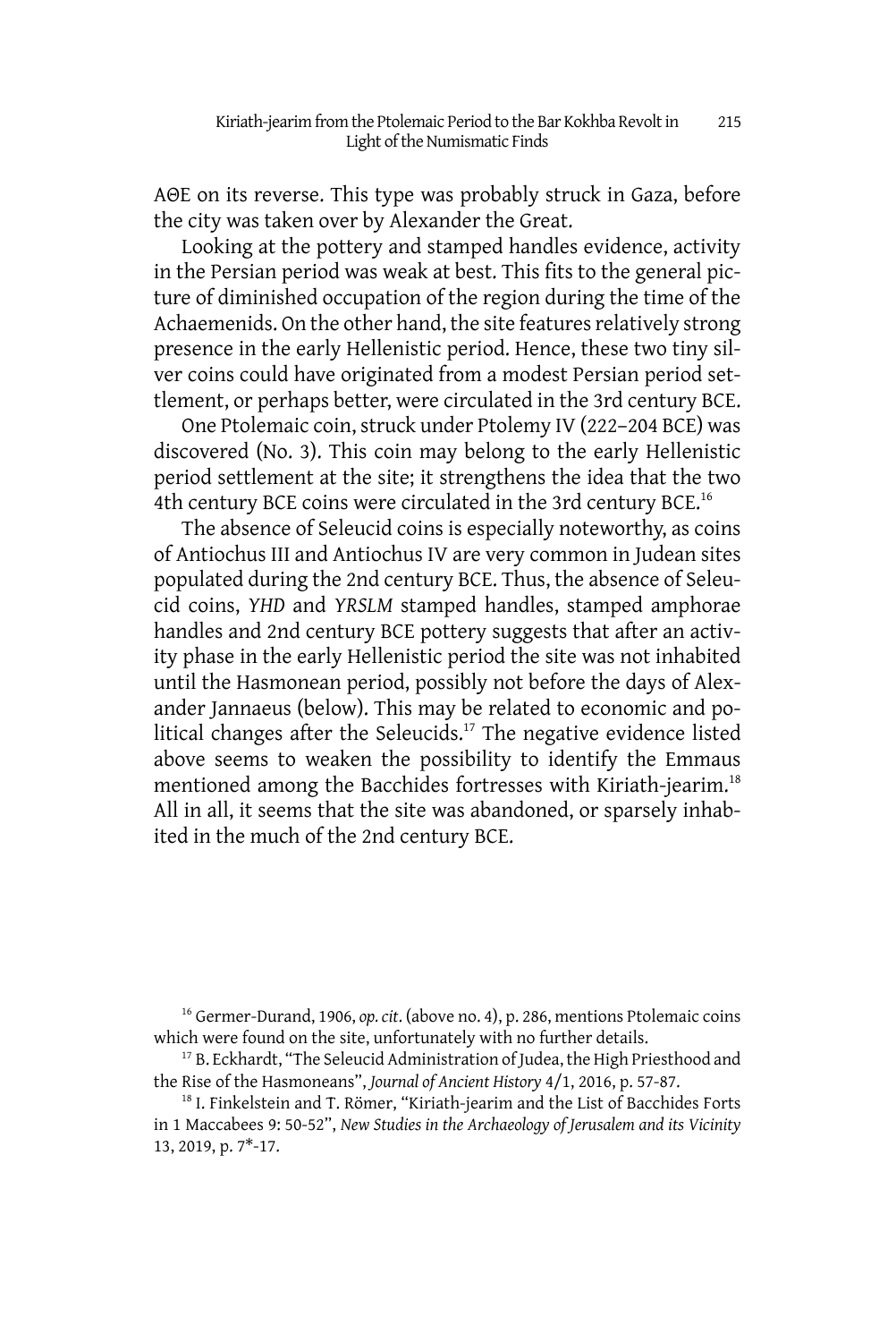#### **The Hasmonean Period (Late 2nd–1stCenturies BCE)**

The Hasmonean period is represented by eight coins (Nos. 4–12) all from well-known types. The earliest is a coin of Judah Aristobulus I (No. 4), which could have arrived to the site in his days (104-103 BCE), or possibly later, with the coins struck under Alexander Jannaeus (Nos. 5–8).<sup>19</sup> Nos. 9–12 are commonly assigned to Alexander Jannaeus as well, but based on the find of large amounts of these coins in contexts postdating the Hasmonean period, a common phenomenon at many Jewish sites, it has been suggested that they circulated over a long period of time and were used until the end of the Second Temple period. It is thus possible that they were struck by Alexander Jannaeus' successors as well.<sup>20</sup>

The pottery data as well as the numismatic evidence indicate strong activity at the site in the first half of the 1st century BCE. There was perhaps a Hasmonean attempt to repopulate this site, after it had been abandoned under the Seleucids.

#### **From the Roman Governors to the First Jewish Revolt (5/6–70 CE)**

The 1st century CE, prior to the destruction of Jerusalem, is represented by eight coins (Nos. 13–20). Four were struck under the Roman governors of Judea, two during the reign of Augustus (Nos. 13– 14) and two under Tiberius (Nos. 15–16).

<sup>19</sup> Germer-Durand,1906, *op. cit*. (above no. 4), p. 286, also mentions Hasmonean coins of John Hyrcanus and Judah Aristobulus, as well as one coin of Mattathias Antigonus, all seems to be of the regular prutah types.

<sup>20</sup> Y. Meshorer, "The Coins from Qumran", *Israel Numismatic Journal* 15, 2006, p. 19 (19–23); D. Syon, 2014. "The Coins", in D. Syon, S. Amorai-Stark and Y. Arbel (eds.), *Gamla III: The Shmarya Gutmann Excavations 1976–1989: Finds and Studies* I *(Israel Antiquities Authority Reports* 56), Jerusalem, 2014, p. 144–146 (109–231); Y. Farhi, "The Numismatic Finds from Khirbet el-Maqatir", in S. Stripling and M.A. Hassler (eds.), *The Excavations at Khirbet el-Maqatir, Israel: 1995–2001 and 2009–2016. Vol. 2, The Late Hellenistic, Early Roman, and Byzantine Periods*, Oxford, (Forthcoming).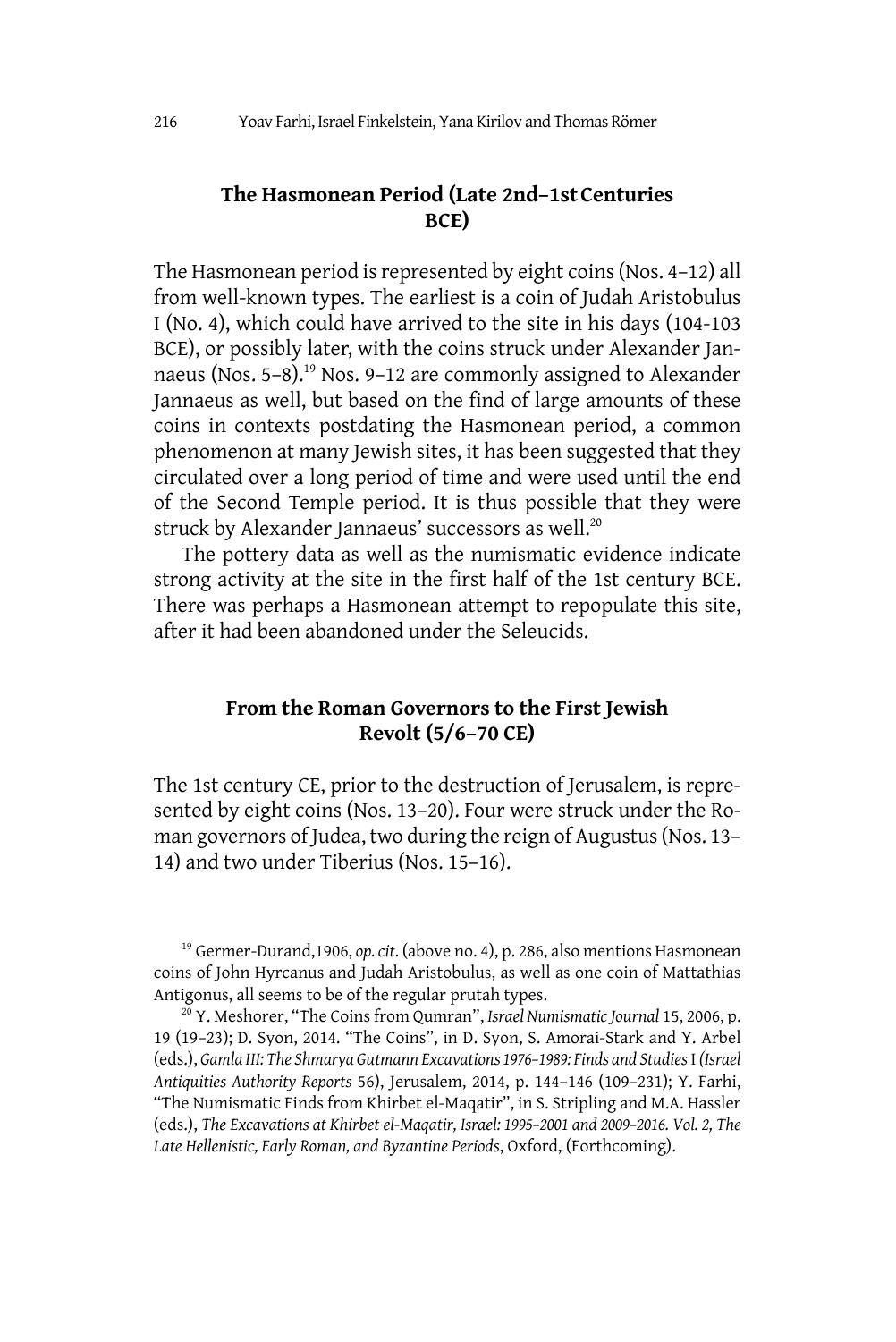The absence of later coins of the Roman governors, $21$  as well as the absence of the most common canopy/ears of barley year 6 *pruta* of Agrippa I (dated 41/2 CE) should be noted. The former are quite common, and the latter (coin of Agrippa I) is the most common Jewish coin during the 1st century CE. Their absence here may be accidental or possibly suggesting that the site was not inhabited, for some reason, between ca. 30 CE and the years before the First Jewish revolt.

Three *prutot* from the First Jewish Revolt were found (Nos. 17– 19), two are dated to the third year of the revolt (68/9 CE), while the third is illegible, worn and possibly burnt. These *prutot* suggest that the site was inhabited by Jews and was taken by the Roman army during the third year of the revolt.

The military importance of Kiriath-jearim can easily be explained. The site is located on a commanding hill, immediately above the east-west road leading from Diospolis (Lod, Lydda) to Jerusalem (Fig.1), and with sweeping views to the coastal plain, the hill country of Jerusalem and the highlands of Judea. According to Josephus, the Fifth Legion, around 6000 men, camped at Emmaus (probably Emmaus/Nicopolis, near Latrun) from the spring of 68 CE, and later moved to Jerusalem (*BJ* IV: 444, 449; V: 42).<sup>22</sup> According to Fischer this road could have been the route of the nighttime march of the Fifth Legion from Emmaus to Mount Scopus (*BJ* V: 67– 68).<sup>23</sup> Nighttime march was unusual in the Roman army.<sup>24</sup> One reason for the march may be that Jewish forces were still located in the region during 69–70 CE, before the final assault on Jerusalem. This suggestion may be supported by the excavations of the nearby Jewish village of Ḥorbat Mazruq (on the outskirts of Abu Gosh), where a hoard of 114 coins from the fourth year of the revolt (69/70

 $21$  Such as Meshorer, 2001, op. cit. (above no. 9), nos. 333–345, dated between 30/31 CE and 58/9 CE.

<sup>22</sup> J. Salvador, 1847. Histoire de la domination romaine en Judée et de la ruine de Jé*rusalem. Tome deuxième*, Paris, 1847, p. 293.

<sup>23</sup> M. Fischer, *Horvat Mesad: A Way-Station on the Jaffa-Jerusalem Road* (Tel Aviv University, Institute of Archaeology, Monograph Series 30), Tel Aviv, 2012, p. 282.

<sup>24</sup> See the editor's comment in Yosef Ben Matityaho, [Titus] *Flavius Josephus, History of the Jewish War against the Romans*, with a Hebrew transl. by L. Ulman, and scientific edit and notes by I. Shatzman, Jerusalem, 2009, p. 446, note 67.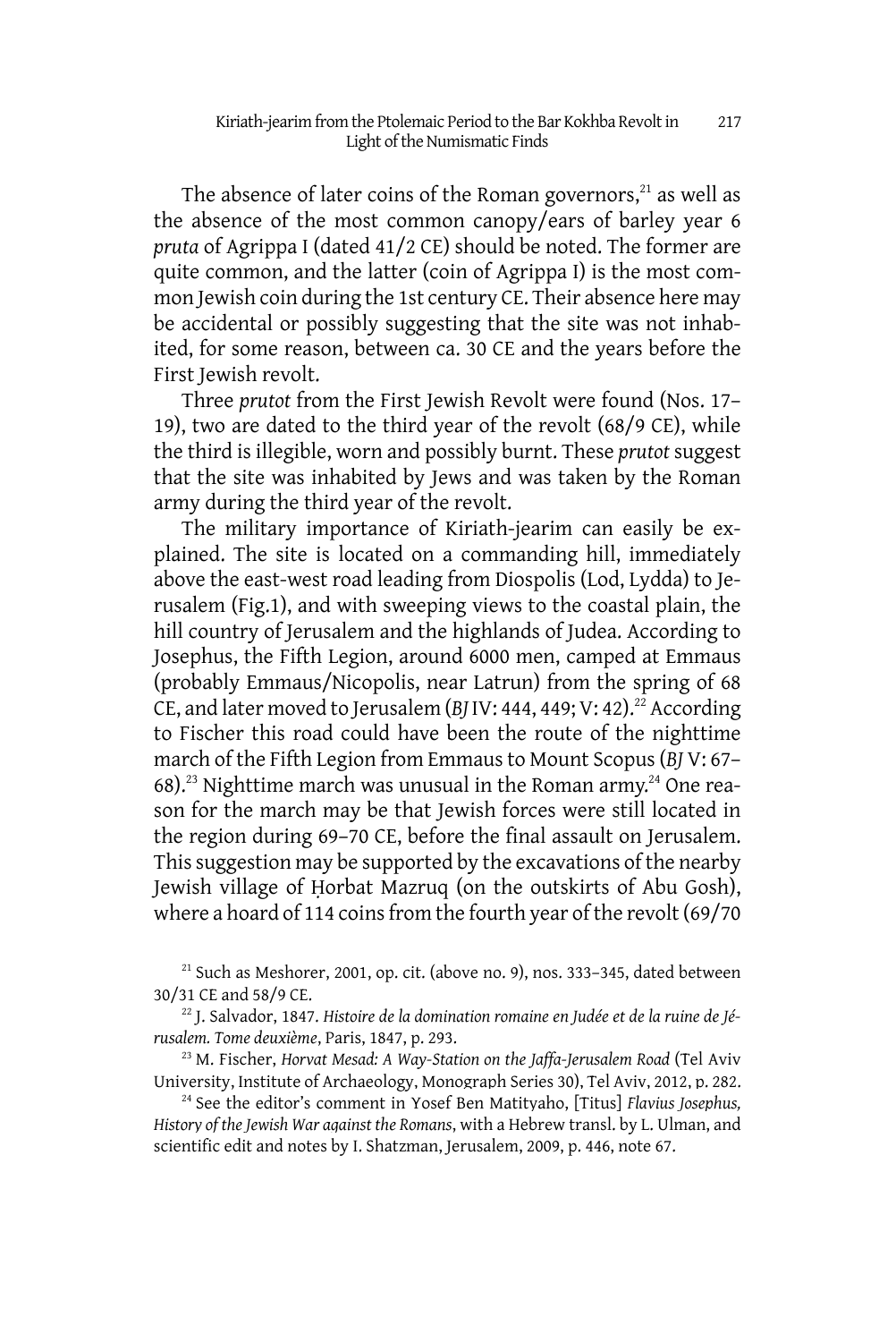CE) was discovered, along with other remains hinting that this settlement was inhabited until the late stages of the revolt.<sup>25</sup> Thus, coins Nos. 17–19 from Kiriath-jearim, together with the finds from nearby Ḥorbat Mazruq, and with two coins from the third year of the First Jewish Revolt discovered in Horbat Mazad,<sup>26</sup> suggest that these sites were inhabited by Jews during the revolt, probably until 69 CE. In this case, the Jewish forces were still in the region, at least for some time after the Fifth Legion was camped at Emmaus (spring of 68 CE).

Coin No. 20, which was struck in Caesarea and dated to 68 CE, is of a type strongly connected with Roman military presence.<sup>27</sup> Thus, it could have been brought to the site by a Roman soldier, since we know from Josephus that Vespasian arrived to Judea from Caesarea (*BJ* IV, 550). This soldier could have belonged to the Roman force which seems to have occupied the site during the third year of the revolt.

The numismatic finds listed above fit what we know about the site from other lines of evidence: the pottery, which dates to the 1st century CE and especially the years before and after the First Jewish Revolt, and the evidence from inscriptions, small finds and the layout of the site, testifying to the presence of the Roman army here during the assault on Jerusalem and the years immediately thereafter.

<sup>25</sup> D.T. Ariel, E. Marco and P. Betzer, "A Hoard of First Jewish Revolt Coins Found near Ḥorbat Mazruq (Abu Ghosh)", *Strata: Bulletin of the Anglo-Israel Archaeological Society* 36, 2018, p. 11–35.

26 M. Fischer and Z. Gur, "The Coins from Horbat Mazad" *Israel Numismatic Research* 3, 2008, p. 105, 115, nos. 84–85 (95–116).

<sup>27</sup> D.T. Ariel, Y. Baruch, I. Zilberbord, "'Out of the North the Evil Shall Break Forth': Numismatic Evidence for the Besiegers in Jerusalem during the First Jewish Revolt?" *Israel Numismatic Research* 9, 2014, p. 156–159 (149–161); Y. Farhi and D. Ben Shlomo, "The Settlement of Tel Hebron in the Hellenistic to Byzantine Periods: New Numismatic Evidence", *Tel Aviv* 43, 2016, p. 251, 260, no.19 (243–265).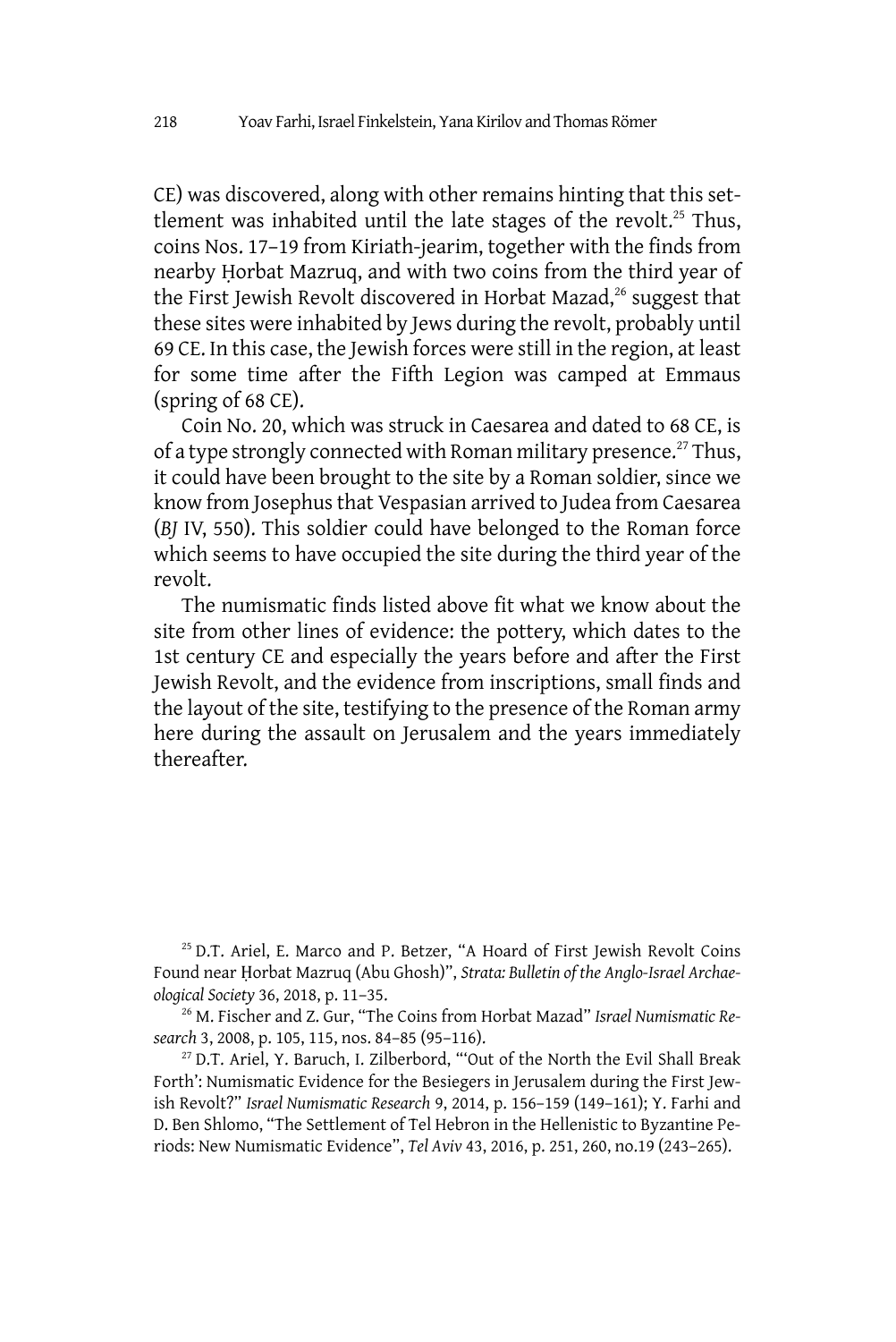### **From the First Jewish Revolt to the Bar Kokhba Revolt (70–135 CE)**

The period between the destruction of Jerusalem in 70 CE and the end of the Bar Kokhba Revolt in 135/6 CE is represented by twelve coins (Nos. 21–32). The earliest in this group is of the *Judaea Capta* local series, struck at Caesarea c. 71-73 CE (No. 21).<sup>28</sup> This specific specimen bears two rectangular countermarks, one on the obverse with head, and one on the reverse depicting a war galley. These types of countermarks are related to the *Legio Decima Fretensis*; they were assigned by Barag to his group II,<sup>29</sup> which he dated to the period immediately after the accession of Domitian. Three coins (Nos. 22–24) are from the mint of Ascalon (Ashqelon) under Vespasian, all are of the same type and date (76/7 CE). This type of coin was popular in Provincia Iudaea, and probably related to Roman military presence as well, both due to its find spots but also since many exemplars are struck with countermarks of the Tenth Legion;<sup>30</sup> one such coin was found in nearby Horbat Mazad. $31$ 

Three coins, similar to each other, bear the name and bust of Domitian on their obverse and the name of Herod Agrippa II on their reverse (Nos. 25–27). These coins were assigned by Meshorer

<sup>28</sup> Germer-Durand, 1906, *op. cit*. (above no. 4)mentions three coins of this type.

<sup>29</sup> D. Barag, "The Countermarks of the Legio Decima Fretensis (Preliminary Report)", in A. Kindler (ed.), The Patterns of Monetary Development in Phoenicia and Palestine in Antiquity. Proceedings of the International Numismatic Convention, Jerusalem, 27–31 December 1963, Tel-Aviv, Jerusalem, 1967, p. 120 (117–125).

30 Y. Farhi, "The Coins", in O. Lipschits, Y. Gadot and L. Freud (eds.), *Ramat Rahel III*, Vol. 2 –*Final Publication of Yohanan Aharoni's Excavations (1954, 1959–1962),* Tel Aviv University Sonia and Marco Nadler Institute of Archaeology Monograph Series 35, Winona Lake, p. 595, 616, no.49 (588–623); U. Davidovich, R. Porat, R. Bar-Nathan, R.E. Jackson-Tal, Y. Farhi, N. Marom and G.D. Stiebel, "The Road from the Judean Highlands to Masada and the Excavations of Badar and Zfira Fortlets", in J. Patrich, O. Peleg-Barkat and E. Ben-Yosef (eds.), *Arise, walk through the land. Studies in the Archaeology and History of the Land of Israel in Memory of Yizhar Hirschfeld on the Tenth Anniversary of his Decease*. Jerusalem, 2016, p. 116–117, no.3 (103–128) (in Hebrew).

31 Fisher and Gur, 2008, *op. cit*. (above no. 26), p. 101, 115, no.86.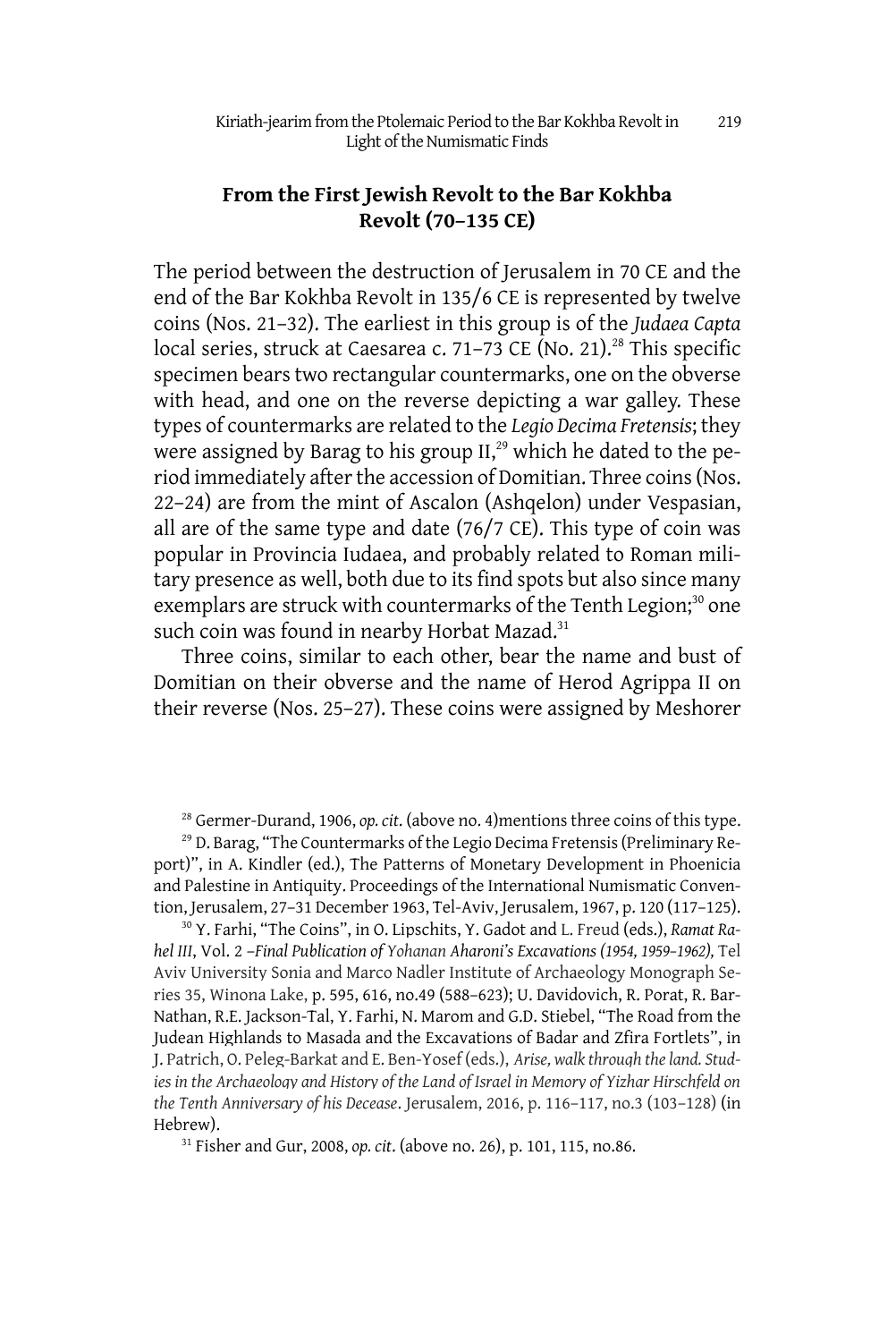to the mint of Tiberias and were dated to 85/6 CE.<sup>32</sup> However, Kushnir-Stein assigned them to Caesarea Paneas and dated them to 74/5 CE.<sup>33</sup> They are similar in their size and reverse design to the *Judaea Capta* local series, which was struck in Caesarea Maritima (No. 21). Coins in the name of Agrippa II are not a common find in Judea. So far only one coin of this ruler is known from Jerusalem.<sup>34</sup> The finding of these three coins in Judea can suggest that they were possibly struck in Caesarea Maritima rather than in Caesarea Paneas. They seem to be related to the Roman army, and were probably brought to the site by Roman soldiers.

The above-described items also support the notion that Roman military activity at the site continued for a while after the subjugation of Jerusalem, definitely until the days of Domitian in the 80s of the 1st century, if not later (see below). Roman military presence could have continued here in parallel to the establishment of a Roman legionary camp in Jerusalem<sup>35</sup> (BJ VII:1-2,5,17).

At least three coins in this group (Nos. 28–30) are most probably related to the period of the Bar Kokhba Revolt (the Second Jewish Revolt). The first (No. 28) is a silver denarius of Trajan found in topsoil context. Coin No. 29 was struck in Antioch under Hadrian. Coin No. 30 belongs to the undated series struck by the Bar Kokhba authorities, probably in 134–135 CE. If the site continued to be used as a Roman camp after the First Jewish Revolt, the first two coins could have been used by Roman soldiers who were located there. The Bar Kokhba coin could either get there by Jewish rebels who possibly attacked the site or by a Roman soldier who took it as a booty/souvenir from a Jewish rebel.<sup>36</sup> This is the first Bar Kokhba

<sup>32</sup> Meshorer, 2001, op. cit. (above no. 9), p. 238, no. 165.

<sup>33</sup> A. Kushnir-Stein, "The Coinage of Agrippa II", *Scripta Classica Israelica* 21, 2002, p. 123–131.

<sup>34</sup> The coin (IAA 11933) from year 83/4 CE is noted in Ariel *et al*., 2014, *op. cit*. (above no. 27), p. 155, No. 4.

<sup>35</sup> S. Wexler-Bdolah, *Aelia Capitolina – Jerusalem in the Roman Period in Light of Archaeological Research*, Brill, 2019, p. 19-50.

<sup>36</sup> Find of Bar Kokhba coins from Europe, most in Roman military contexts, suggests that they were taken as souvenirs by Roman soldiers who served in the East (H. Eshel, B. Zissu and G. Barkay, "Sixteen Bar Kokhba Coins from Roman Sites in Europe", *Israel Numismatic Journal* 17, 2010, p. 91–97). The find of coins from the First Jewish Revolt at Carnuntum (Austria), suggests a similar practice in the 1st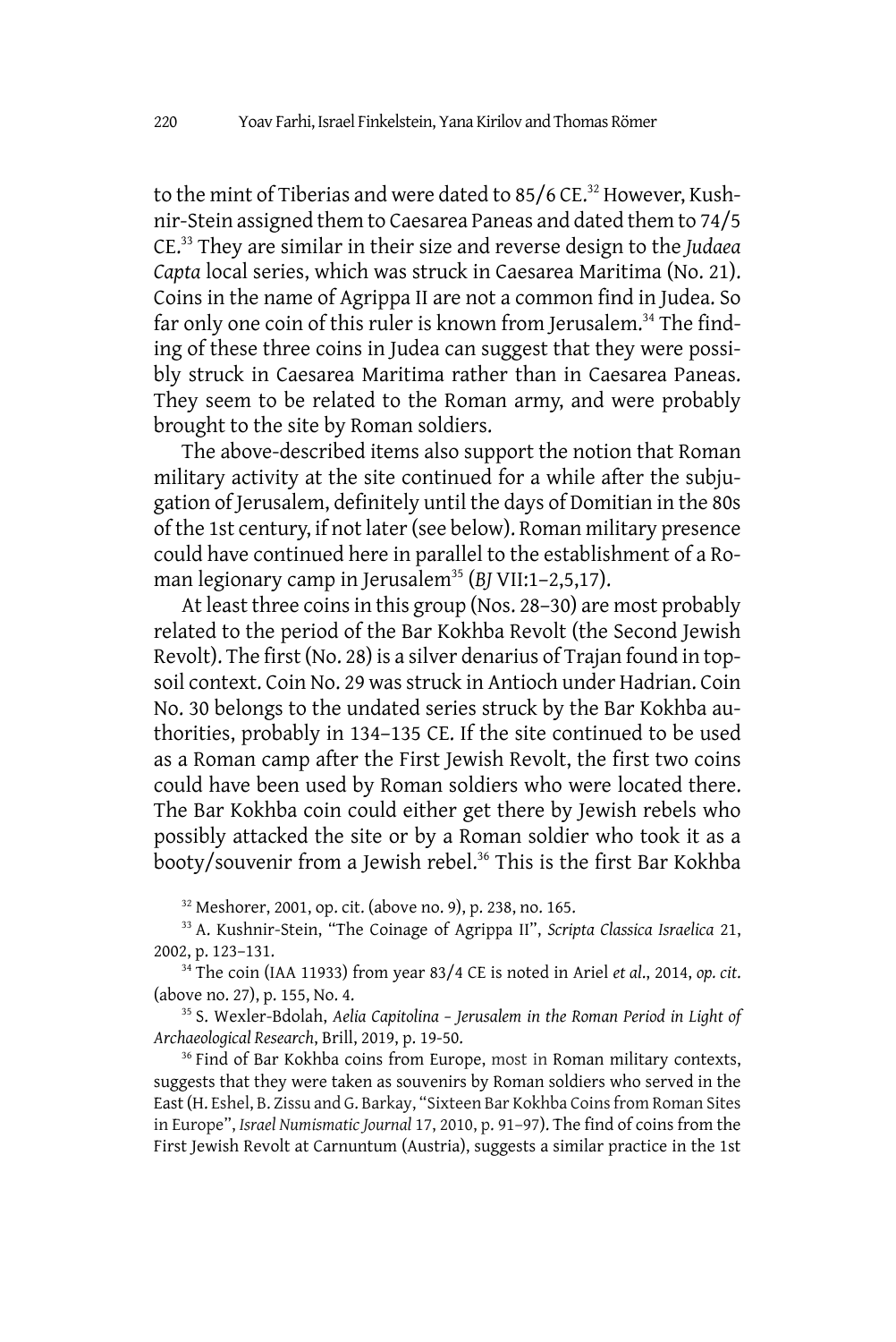coin to be found in archaeological excavation along the road between Khirbet el-'Aqd (near Emmaus) and Jerusalem.<sup>37</sup>

Coins Nos. 31–32 are both worn, and possibly burnt. One (No. 31) is from Antioch and has a square countermark on the obverse, probably presenting L·XII or XII. If this reading is correct, the coin is related to the Legio XII Fulminata, and should be dated no later than the early years of Hadrian.<sup>38</sup> The other coin is pierced and was probably in secondary use. Both coins seems to be related to the Roman army during c. 66–135 CE.

The assumption that right before the attack on Jerusalem, a Roman camp was built at the site<sup>39</sup> is now supported by the numismatic evidence. On the question how long Roman military activity here lasted after the subjugation of Jerusalem, the pottery and numismatic data collide: The former seems to point to only a short period of time,<sup>40</sup> while the latter may indicate a longer period, until the Second Jewish Revolt.

#### **Summary**

The numismatic finds from Kiriath-jearim – together with evidence from the pottery, stamped handles, architecture (layout of the site), inscriptions and historical sources – contribute to better understanding of the detailed history of Kiriath-jearim and its surroundings in the Hellenistic and early Roman periods:

– The site was probably abandoned around the time of the Babylonian destruction of Jerusalem. Since no sign of devastation

century CE (R. Reich, "A Note on Coins from the First Jewish Revolt against Rome Discovered at Carnuntum, Austria", *Israel Numismatic Journal* 17, 2010, p. 88–90).

<sup>37</sup> For the most updated discussion and maps regarding Bar Kokhba coins from known findspots see G. Bijovsky, "The Coins from Khirbet Badd 'Isa*–*Qiryat Sefer", in Y. Magen, D.T. Ariel, G. Bijovsky, Y. Zionit and O. Sirkis (eds.), *The Land of Benjamin*, Jerusalem, 2004, p. 250 (243–300); H. Eshel and B. Zissu, *The Bar Kokhba Revolt - The Archaeological Evidence*, Jerusalem, 2020, p. 135–138.

<sup>38</sup> Howgego, 1985, *op. cit*. (above no. 9), p. 256.

- <sup>39</sup> Finkelstein *et al*., 2018, *op. cit*. (above n. 2), p. 63–65.
- 40 Kirilov, forthcoming, *op. cit*. (above n. 11).